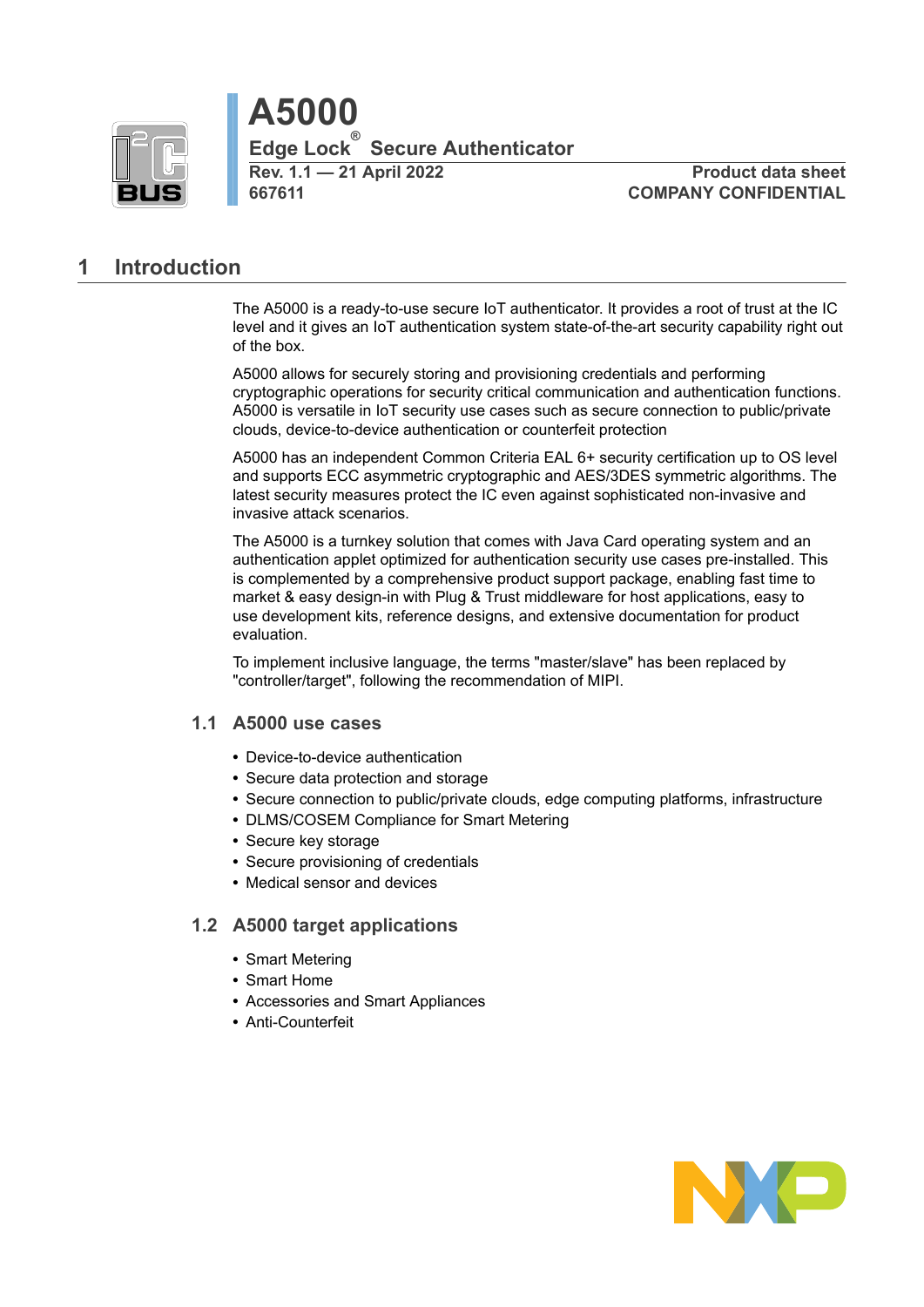<span id="page-1-2"></span>

**Figure 1. A5000 solution block diagram**

*Note: A5000 is designed to be used as a part of an IoT or Authentication system. It works as an auxiliary security device attached to a host controller. The host controller communicates with A5000 through an I²C interface (with the host being the controller and the A5000 being the target).*

# <span id="page-1-1"></span>**1.3 A5000 naming convention**

The following table explains the naming conventions of the commercial product name of the A5000 platform. Every A5000 product gets assigned a commercial name, which includes application specific data.

The A5000 commercial names have the following format.

## **A5000agddd/Zrrff**

<span id="page-1-0"></span>All letters are explained in [Table](#page-1-0) 1 .

|  |  |  | Table 1. A5000 commercial name format |  |  |
|--|--|--|---------------------------------------|--|--|
|--|--|--|---------------------------------------|--|--|

| Variable | <b>Meaning</b>        | <b>Values</b>          | <b>Description</b>                                                |
|----------|-----------------------|------------------------|-------------------------------------------------------------------|
| a        | <b>Product Config</b> | C,R                    | Configuration options, refer to Configuration paragraph           |
| g        | Temperature range     |                        | standard operational ambient temperature<br>$1 = -40 °C - 105 °C$ |
| ddd      | Delivery Type         | HQ1                    | HX2QFN20                                                          |
| Zrrff    |                       | Letters and<br>numbers | NXP internal code to identify individual configurations           |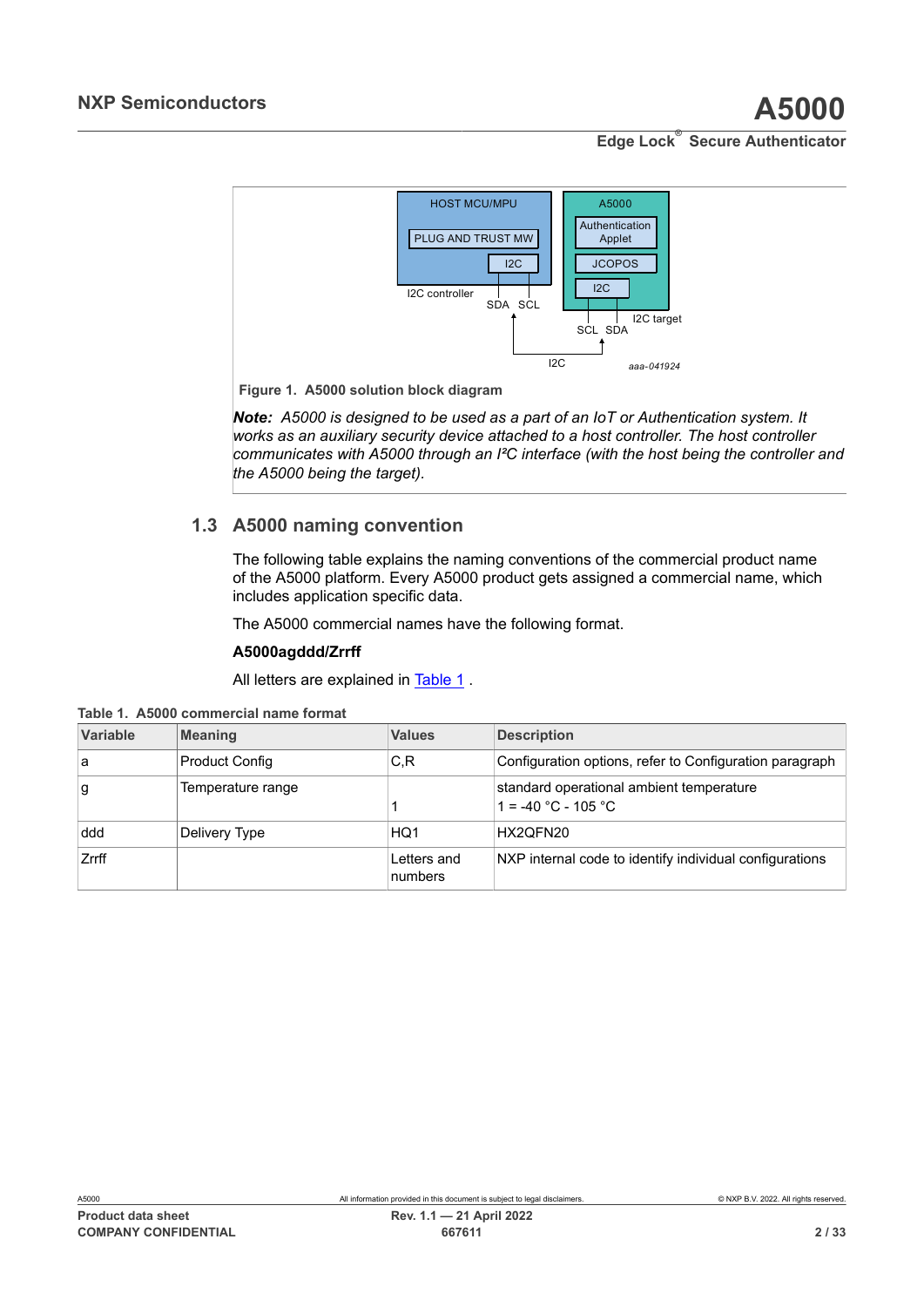# <span id="page-2-0"></span>**2 Features and benefits**

# **2.1 Key benefits**

- <span id="page-2-1"></span>**•** Plug & Trust for fast and easy design with complete product support package for mono use cases
- **•** Easy integration with different MCU & MPU platforms and OSs (Linux, RTOS, Windows, Android, etc.)
- **•** Turnkey solution ideal for many authentication use cases without the need to write security code
- **•** Secure credential injection for proof of origin check
- **•** Anti-counterfeit solution
- **•** Secure, zero-touch connectivity to public & private clouds
- **•** Real end-to-end security in authentication system from smart metering to smart home appliances
- **•** Ready-to-use example code for each of the key use cases such as device-to-device authentication and originality check

## **2.2 Key features**

<span id="page-2-2"></span>The A5000 is based on NXP's Integral Security Architecture 3.0™ providing a secure and efficient protection for authentication and anti-counterfeit use cases. The efficiency of the security measures is proven by a Common Criteria EAL6+ certification.

The A5000 operates fully autonomously based on an integrated Javacard operating system and applets. The product comes with a full fledged authentication applet. Direct memory access is possible by the fixed functionalities of the NXP Authentication applet only. With that, the content from the memory is fully isolated from the host system.

- **•** Built on NXP Integral Security Architecture 3.0 ™
- **•** Uses advanced 40 nm silicon foundry technology
- **•** CC EAL 6+ certified HW and OS as environment to run NXP IoT applications, supporting fully encrypted communications and secured lifecycle management
- **•** Effective protection against advanced attacks, including Power Analysis and Fault Attacks of various kinds
- **•** Multiple logical and physical protection layers, including metal shielding, end-to-end encryption, memory encryption, tamper detection
- **•** Support for ECC NIST asymmetric cryptography algorithms,
- **•** Support for AES and DES symmetric cryptographic algorithms for encryption and decryption
- **•** Support for AES Modes: CBC, ECB,CTR,GCM,CCM
- **•** HMAC, CMAC, GMAC, SHA-256/384operations
- **•** HKDF key derivation function
- **•** Extended temperature range for various applications (-40 °C to +105 °C)
- **•** Small footprint HX2QFN20 package (3x3 mm)
- Standard physical interface I<sup>2</sup>C Target (Fast mode, up to 1 Mbit/s),
- **•** Secured user flash memory of 8kB for secure data or key storage
- **•** Support for SCP03 protocol (bus encryption and encrypted credential injection) to securely bind the host with the secure element
- **•** TRNG compliant to NIST SP800-90B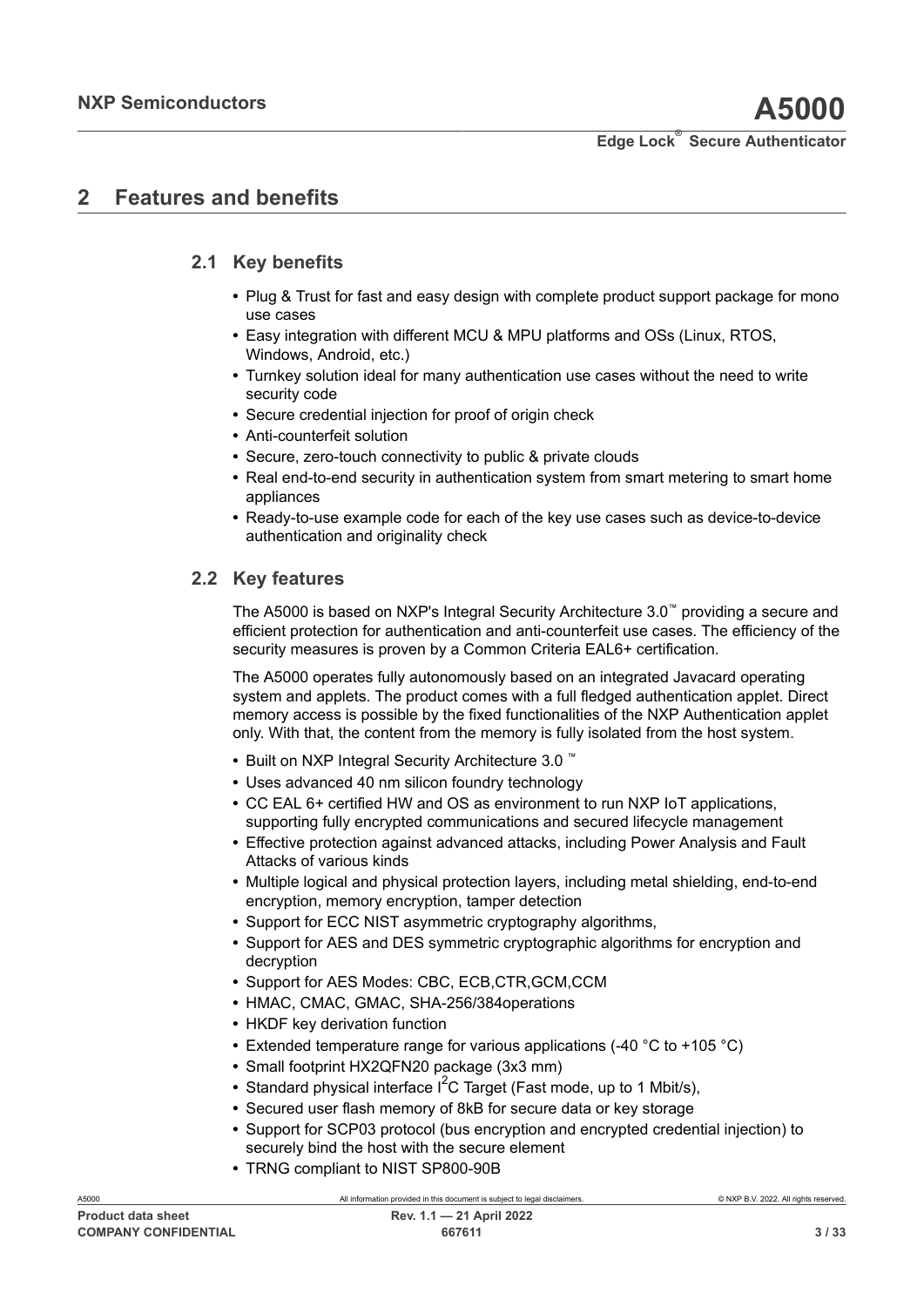- **•** DRBG compliant to NIST SP800-90A
- Support for Automatic detection of the I<sup>2</sup>C T=1 protocol implementation based on the initial message prologue. Supported protocols:
	- **–** NXP SE05x T=1 Over I2C Specification. See [\[1\].](#page-26-0)
	- **–** APDU Transport over SPI/I2C v1.0 | GPC\_SPE\_172. See [\[6\].](#page-26-1)

## <span id="page-3-1"></span><span id="page-3-0"></span>**2.3 Features in detail**

| <b>Categories</b>                              |                                                          | <b>A5000R</b>         |
|------------------------------------------------|----------------------------------------------------------|-----------------------|
| <b>Security certification</b>                  | CC EAL6+ (HW+JCOP)                                       | x                     |
| <b>JavaCard version</b>                        | 3.0.5                                                    | X                     |
| <b>GlobalPlatform specification</b><br>version | GP 2.3.1                                                 | x                     |
| <b>ECC Crypto Schemes</b>                      | <b>ECDSA</b>                                             | X                     |
|                                                | <b>ECDH</b>                                              | x                     |
|                                                | <b>ECDHE</b>                                             | X                     |
| <b>Supported Elliptic Curves</b>               | ECC NIST P256                                            | X                     |
|                                                | ECC NIST P384                                            | X                     |
| <b>Symmetric Crypto Algorithm</b>              | 3DES (2K, 3K)                                            | X                     |
|                                                | AES (128, 192, 256)                                      | X                     |
| <b>AES Modes</b>                               | CBC, ECB, CTR, GCM, CCM                                  | X                     |
| <b>Hash Function</b>                           | SHA-256, SHA-384                                         | X                     |
| <b>MAC</b>                                     | HMAC, CMAC, GMAC                                         | x                     |
| <b>Key Derivation (KDF)</b>                    | <b>HKDF</b>                                              | x                     |
| <b>Secure Channel</b>                          | Secure Channel Host-SA (Platform SCP)                    | X                     |
| <b>TRNG</b>                                    |                                                          | NIST SP800-90B, AIS31 |
| <b>DRBG</b>                                    |                                                          | NIST SP800-90A, AIS20 |
| <b>Memory reliability</b>                      | up to 100 million write cycles / 25 years                | X                     |
| <b>User Memory</b>                             |                                                          | 8kB                   |
| <b>Pre-Provisioned</b>                         |                                                          | X                     |
| <b>Interfaces</b>                              | $I2C$ Target, up to 1 Mbit                               | X                     |
| Power saving modes                             | Power-Down (with state retention), $460\mu A$ ( $I^2C$ ) | X                     |
|                                                | Deep Power-Down (no state retention), <5 µA              | X                     |
| Temperature                                    | Standard, -25 - +85 °C, see Section 1.3                  |                       |
|                                                | Extended, -40 - +105 °C, see Section 1.3                 | x                     |
| Packaging                                      | Plastic QFN, 3x3 mm (HX2QFN20)                           | x                     |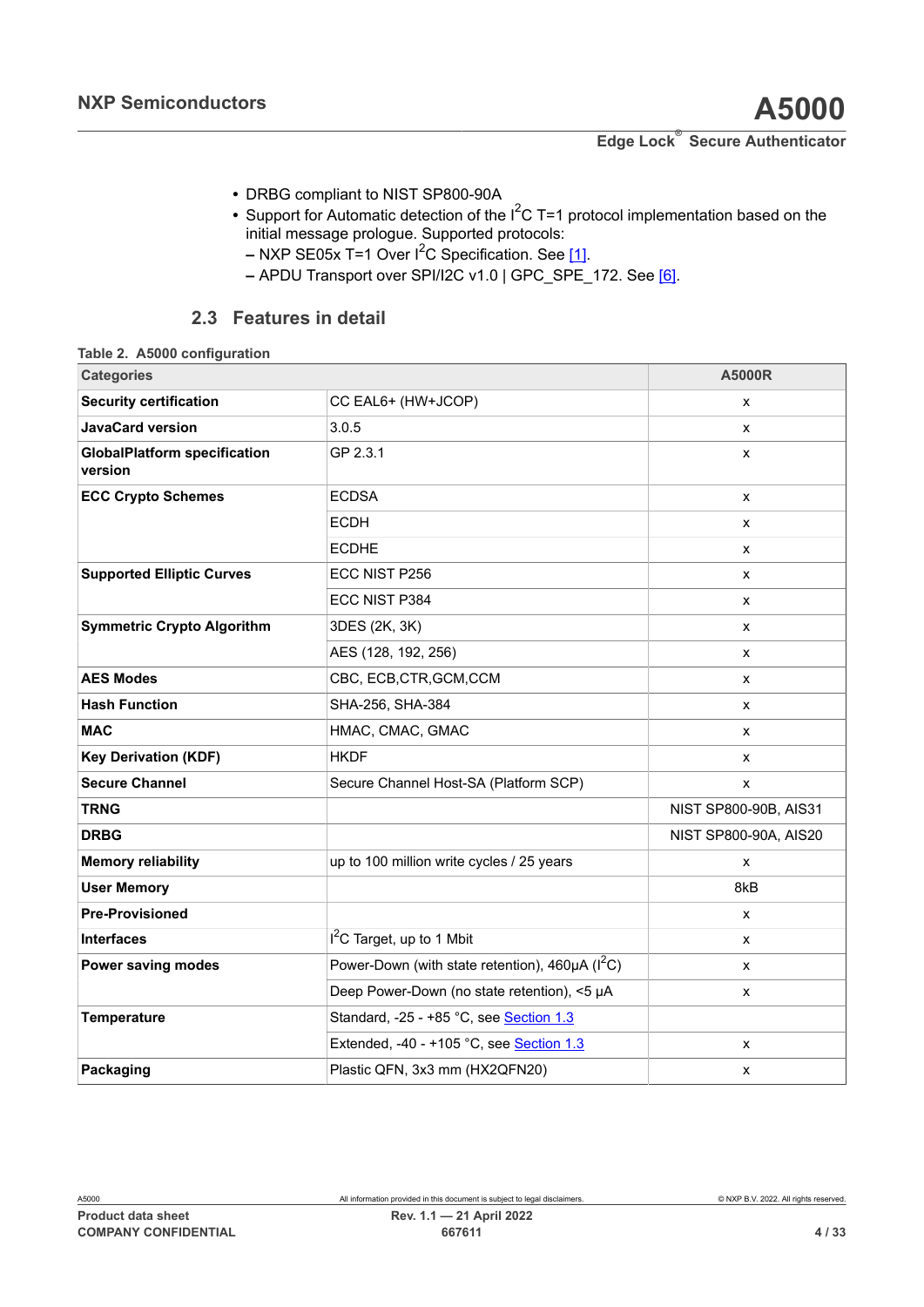# <span id="page-4-1"></span>**3 Functional description**

### <span id="page-4-0"></span>*aaa-041925* **EdgeLock™ A5000 ENABLEMENT EDGELOCK A5000** API PLUG AND TRUST MIDDLEWARE AUTHENTICATION APPLET JAVA CARD OPERATING SYSTEM **HARDWARE** PKCS11 and **II** and MQTT Arm<sup>®</sup> mbed™ TLS **DemSSL** OpenSSL EDGELOCK 2GO AGENT AUTHENTICATION MONO USE CASE BASED EXAMPLE CODES, pyCLI TOOL Android™, Linux<sup>®</sup>, FreeRTOS Linux, Windows<sup>®</sup>, macOS<sup>®</sup> PRE-INTEGRATION TO MAIN OS AND MCU, MPU

# <span id="page-4-2"></span>**3.1 Functional diagram**

**Figure 2. A5000 functional diagram - example Open SSL**

The A5000 uses  $I^2C$  as communication interface. [Section 5](#page-9-0) gives more details. The A5000 commands are wrapped using the Smartcard T=1 over  ${}^{12}C$  (T=1o  ${}^{12}C$ ) protocol or the APDU Transport over SPI/I<sup>2</sup>C v1.0 | GPC\_SPE\_172. Per default automatic detection of the  $I^2C$  T=1 protocol implementation based on the initial message prologue is activated. The detailed documentation of the A5000 commands (see  $[3]$ ) and T=1 over  $I^2C$  protocol encapsulation is available on [\[1\].](#page-26-0) You may also check the APDU Transport over SPI/I2C v1.0 | GPC SPE 172, in [\[4\]](#page-26-1).

In order to simplify the product usage a host library which abstracts for A5000 commands and T=1 over  $I^2C$  protocol encapsulation is provided. The host library supporting various platforms is available for download including complete source code on the A5000 website.

A5000 Authentication Applet features a generic file system capable of securely storing secure objects and associated privilege management. All objects can either be stored in persistent memory or in RAM with the capability to securely export and import them to be stored in an externally provided storage. All secure objects feature basic file operations such as write, read, delete and update.

# <span id="page-4-3"></span>**3.2 Authentication Applet Functionality**

## **3.2.1 Supported secure object types**

<span id="page-4-4"></span>A secure object is an entry in the file system of A5000. Each secure object has certain features and capabilities. The following secure object types are available:

**•** Symmetric Key (AES, 3DES)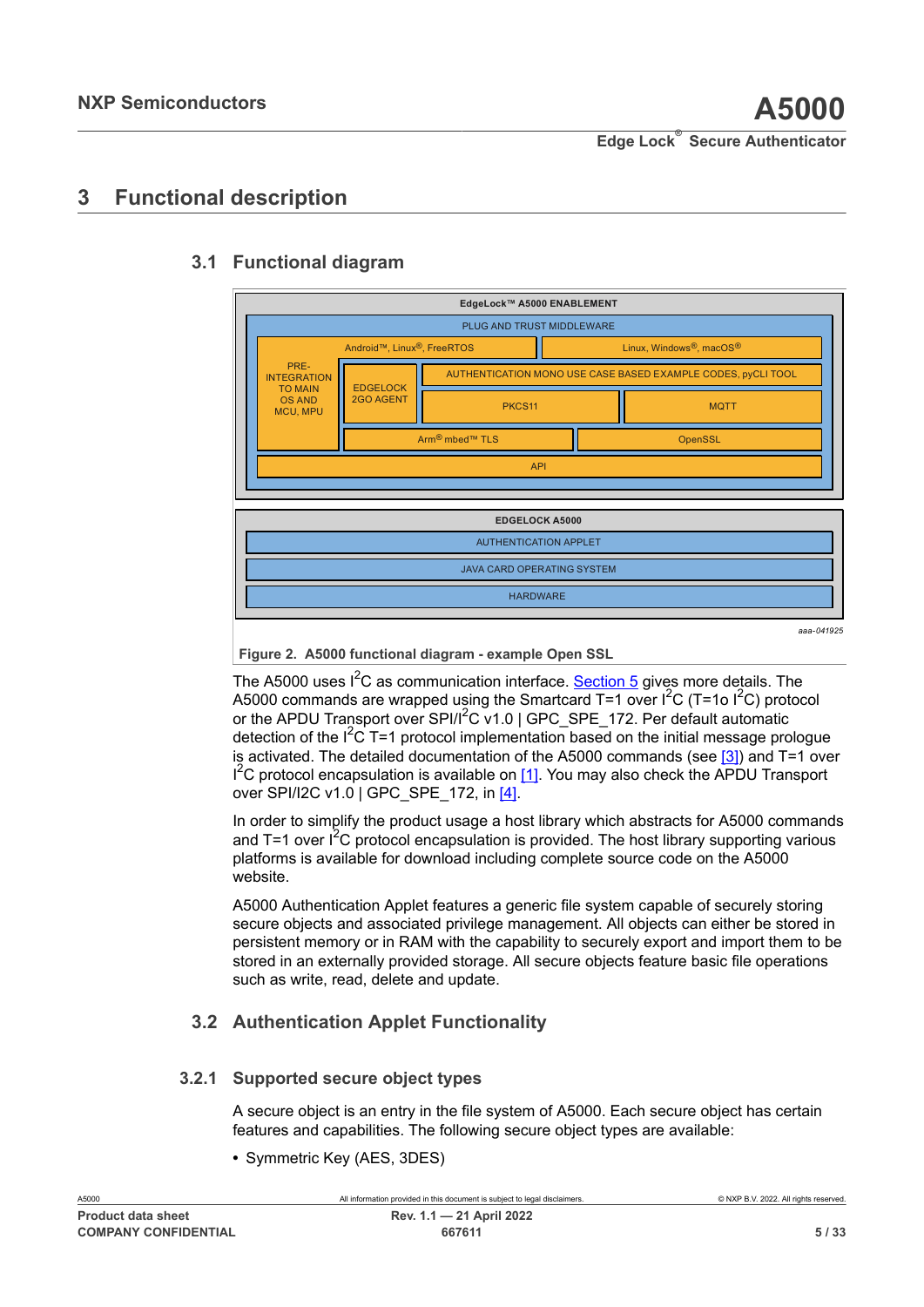- **•** ECC Key
- **•** HMAC Key
- **•** Binary File
- **•** User ID
- **•** Counter
- <span id="page-5-0"></span>**•** Hash-Extend register

## **3.2.2 Access control**

Each secure object can be linked to object specific access control policies. An access control policy associates a user identified by an authentication with a set of privileges such as read, write, allowed cryptographic operations and more. For details refer to [\[3\]](#page-26-2).

To scale the functionality into a broad range of ecosystems, a set of different authentication options is provided:

- **•** User-ID based authentication
- **•** Symmetric key based authentication with secure messaging
- **•** Asymmetric key based authentication with secure messaging At creation of a secure object, an optional set of policies is associated with that secure object. Each policy assigns a set of allowed operations on that object to an authentication object.

## **3.2.3 Locking the Device Configuration**

<span id="page-5-1"></span>The creation of new secure objects as well as the deletion or modification of existing secure objects can be controlled via a credential.

### **3.2.4 Sessions and multi-threading**

<span id="page-5-2"></span>The A5000 Authentication Applet is prepared for ecosystems where multi-threading and multi-tenant use cases are needed on APDU level. To enable that, the applet supports 2 simultaneous sessions that can span full secure messaging sessions, self-authenticated APDUs for tenants not requiring long-lasting sessions and on top one default session for single tenant use cases .

### **3.2.5 Application support**

<span id="page-5-3"></span>For specific ecosystems, A5000 Authentication Applet has built-in crypto features to simplify the deployment of specific use cases such as

- **•** ECC-Key based cloud connectivity (TLS)
- <span id="page-5-4"></span>**•** Remote attestation and trust provisioning

### **3.2.6 Random numbers**

The A5000 Authentication Applet provides random numbers using an AIS20 compliant pseudo random number generator (PRNG) with class DRG.3 generator initialized by a TRNG compliant to SP800-90B class PTG.2. The PRNG is implemented according to NIST SP800-90A.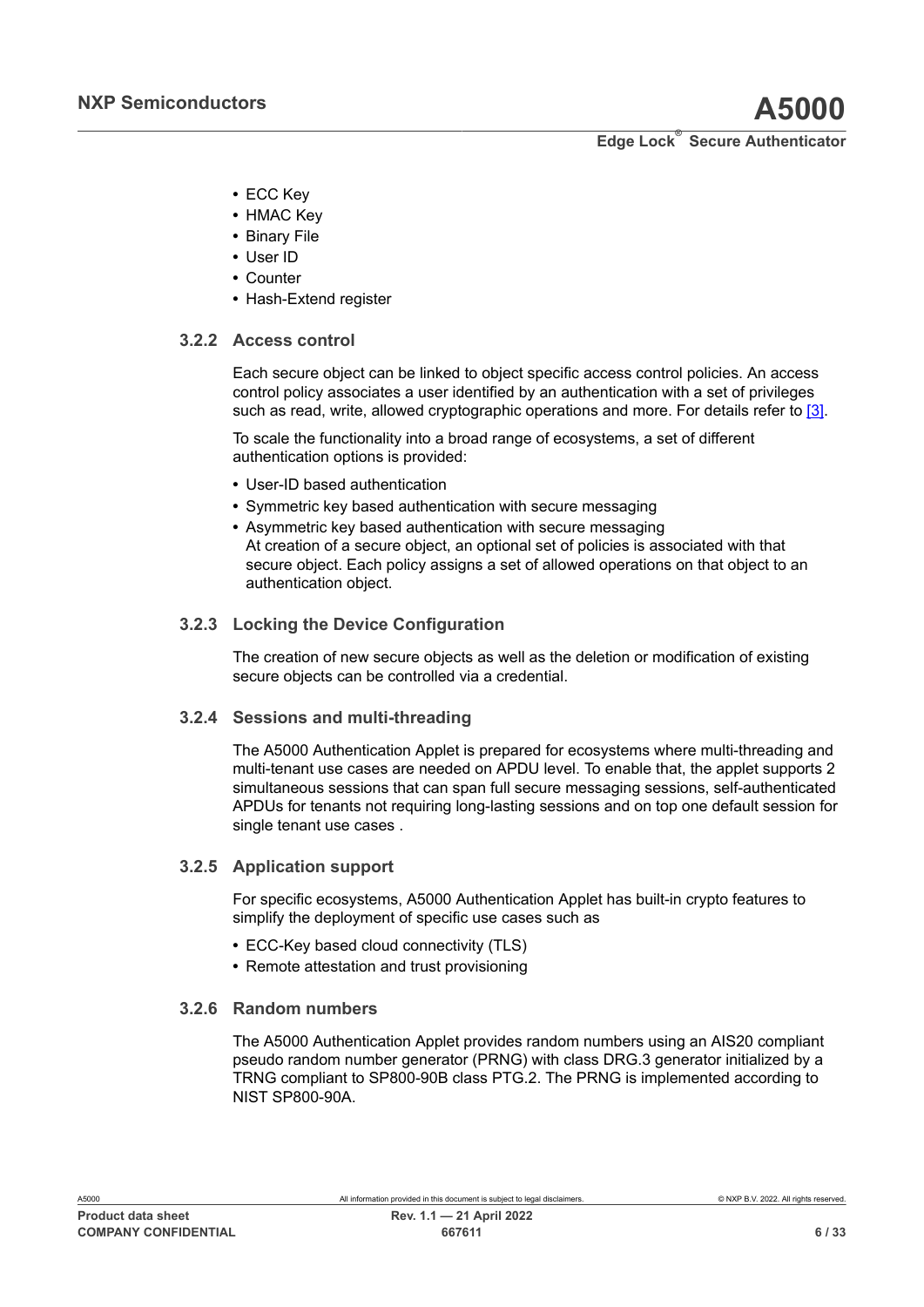## **3.2.7 Credential Storage & Memory**

<span id="page-6-0"></span>Within A5000, all credentials and secure objects are stored inside a dynamic file structure. At creation, a user has to associate a file identifier with the object created. This identifier is then used in subsequent operations to access the object. The number of objects that can be allocated is only limited by the available memory in the system. After usage, objects can be deleted and the associated memory is freed up again.

There is also the possibility to create transient objects. Transient objects have an object descriptor stored in non-volatile memory, but the object content is stored in RAM. Together with the import/export functionality of A5000, transient objects can be used securely store secret keys in a remote memory system.

When the creation of secure objects is interrupted by internal errors (e.g. insufficient space) or a tearing event, the memory is not freed up automatically. The memory can be freed up using garbage collection. An example to trigger garbage collection is included in the Plug & Trust Middleware (InvokeGarbageCollection) [\[5\].](#page-26-3)

## **3.3 Startup behaviour**

<span id="page-6-1"></span>If a supply voltage is applied to pins  $V_{in}$ ,  $V_{cc}$  within the specified supply voltage operating range the IC boots up.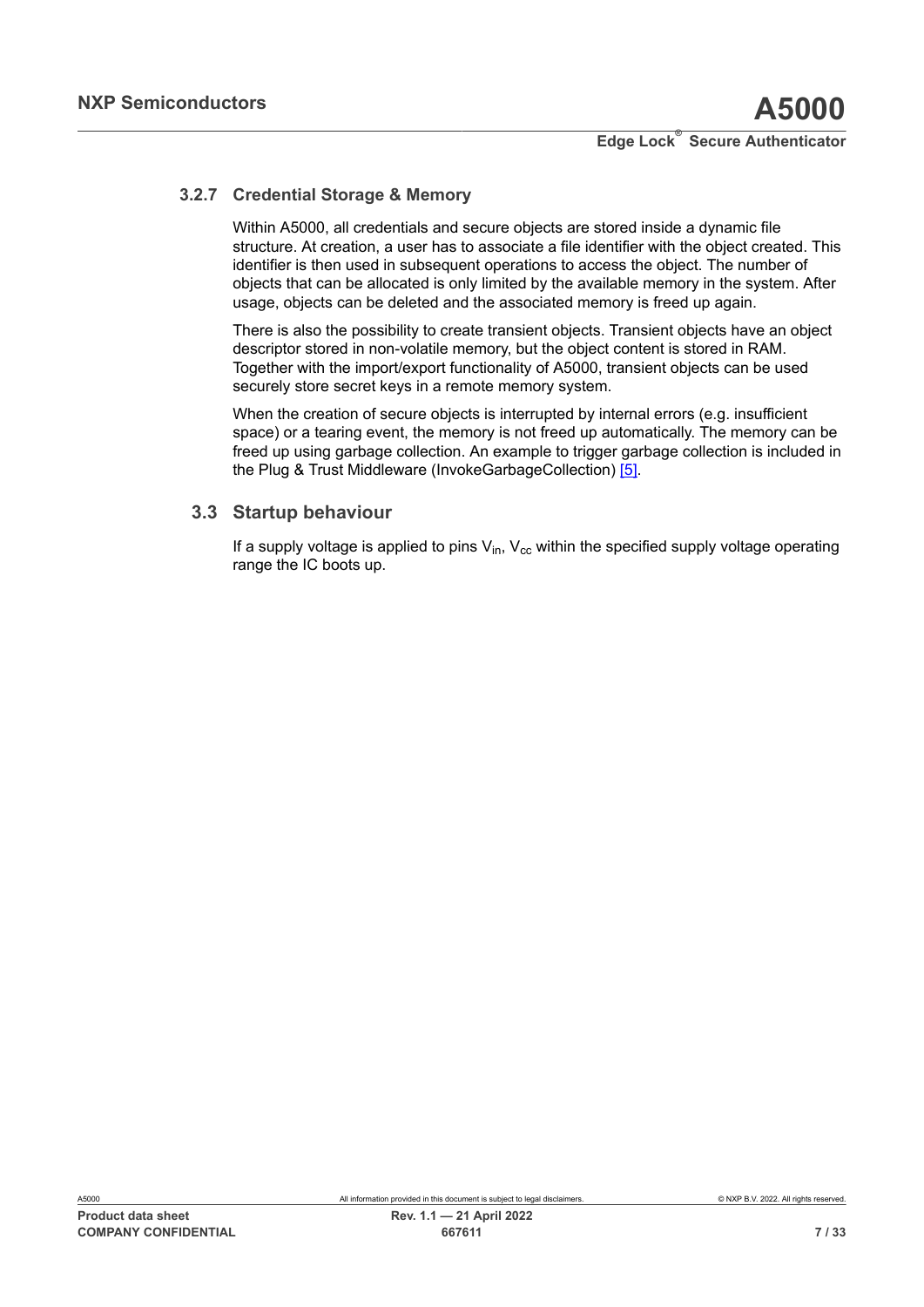# <span id="page-7-3"></span><span id="page-7-1"></span>**4 Pre-provisioned ease of use configuration**

<span id="page-7-0"></span>A5000 variants with pre-provisioned credentials for ease of use are available and can be used during development phase or in the field. With this customers have all keys preinjected in A5000 that are required for the main use cases as, e.g., originality check or cloud onboarding. For more information, see [Table](#page-7-0) 3:

**Table 3. Variant A5000R**

| Key name and type                                                                           | <b>Certificate</b> | Usage policy<br>(keys)          | Erasable by<br>customer<br>(keys) <sup>[1]</sup> | <b>Identifier</b>                                        |
|---------------------------------------------------------------------------------------------|--------------------|---------------------------------|--------------------------------------------------|----------------------------------------------------------|
| Originality Key 0, ECC256, Die Certificate 0<br>Individual                                  |                    | Anybody, Read                   | No                                               | $0 \times F00000000$ (key)<br>$0 \times F0000001$ (cert) |
| Originality Key 1, ECC256, Die Certificate 1<br>Individual                                  |                    | Anybody, Read                   | No                                               | $0 \times F00000002$ (key)<br>$0 \times F0000003$ (cert) |
| Root of Trust signing key,<br>ECC256, Die Individual (used<br>to attest new generated keys) | N/A                | Anybody Read and<br>Attestation | No                                               | $0xF0000012$ (key)                                       |

[1] Certificates are always erasable by customer

# <span id="page-7-4"></span>**4.1 A5000 Chain of Trust**

## **4.1.1 Intermediate Certificate for Originality Keys**

<span id="page-7-6"></span><span id="page-7-5"></span>**•** [Intermediate Certificate](https://www.gp-ca.nxp.com/CA/getCA?caid=63709315060011)

## **4.2 Common keys**

The keys in [Table](#page-7-2) 4 are present in all configurations.

For the value of the Platform SCP please refer to [Table](#page-8-0) 5.

A second set of Platform SCP keys are inserted with KVN 12. Key set 12 is a recovery key set. It can be used to establish a platform SCP connection in case key set 11 is lost. After authentication with key set 12, key set 11 can be updated again to the new values. Keep in mind that it is required that key set 12 shall be changed to a customer defined and owned value before the A5000 product is deployed in production. For generic products, NXP own the recovery key set. For customized products, the recovery key value can be retrieved from EdgeLock2Go and customers can update them if recovery feature is not required. As an example for key update, please refer to "se05x\_RotatePlatformSCP03Keys" in the Plug & Trust MW.

#### <span id="page-7-2"></span>**Table 4. Common objects**

| <b>Key name</b> | Details and type                                     |     | Certificate Erasable by<br>customer | <b>Identifier</b> |
|-----------------|------------------------------------------------------|-----|-------------------------------------|-------------------|
| ⊺Common files   | uuid                                                 | N/A | No                                  | 0x7FFF0206        |
| Platform SCP    | Default Value needed to perform<br>update of the key | N/A | No                                  | N/A               |
| Recovery SCP    | Default Value needed to perform<br>recovery          | N/A | No                                  | N/A               |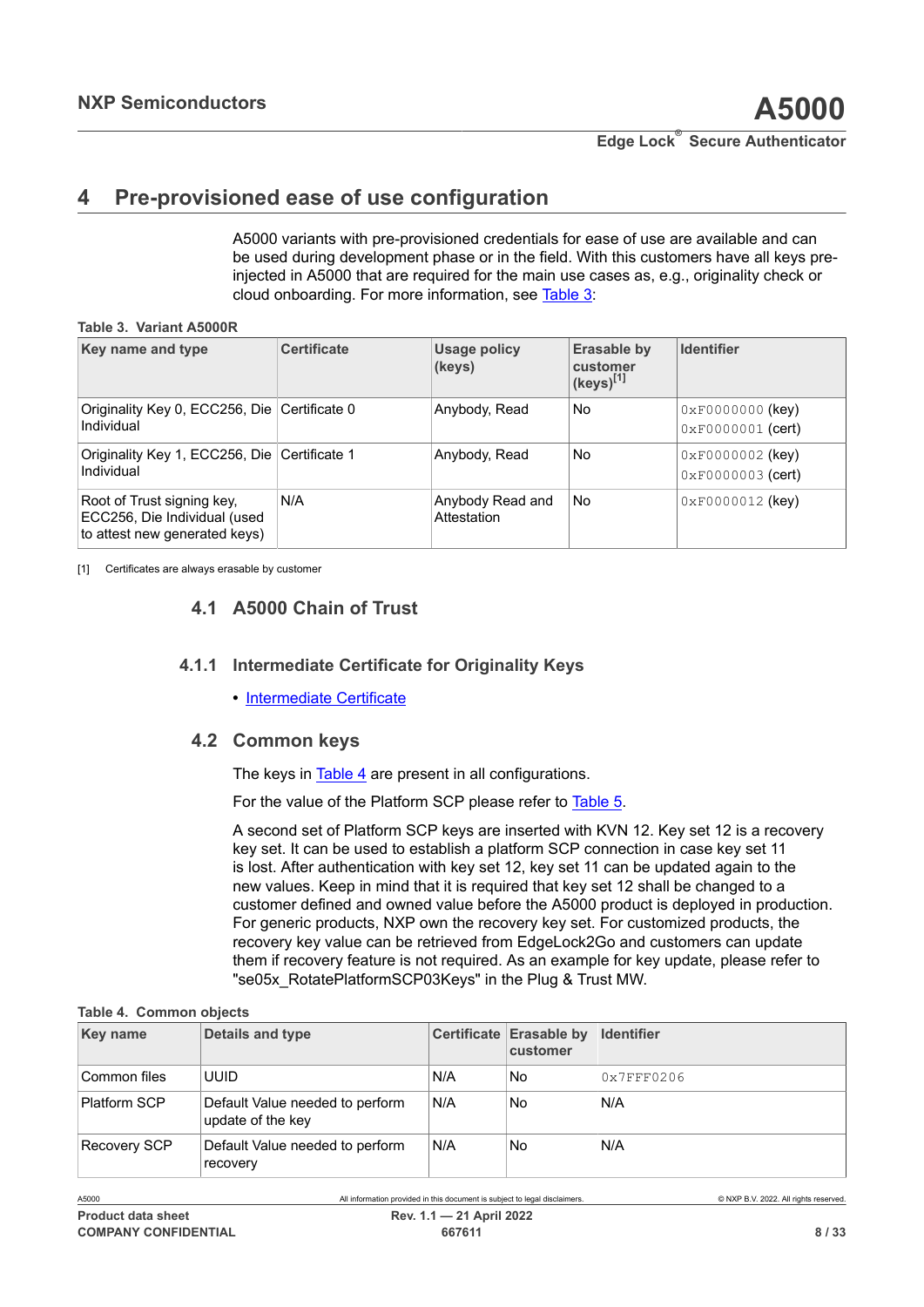#### **Table 4. Common objects***...continued*

| <b>Key name</b>     | Details and type                            |     | Certificate Erasable by Identifier<br>customer |            |
|---------------------|---------------------------------------------|-----|------------------------------------------------|------------|
| ECKey session       | Establish an ECC256 based EC<br>key session | N/A | No                                             | 0x7FFF0201 |
| <b>ECKey import</b> | Used for ImportExternalObject               | N/A | No                                             | 0x7FFF0202 |

#### **Table 5. Default Platform SCP keys**

| Configuration | <b>ENC</b> | <b>MAC</b> | <b>DEK</b> |
|---------------|------------|------------|------------|
| A5000R        | <b>TBD</b> | <b>TBD</b> | <b>TBD</b> |

## <span id="page-8-4"></span><span id="page-8-2"></span><span id="page-8-0"></span>**4.3 NXP reserved keys and objects**

|  |  | Table 6. NXP reserved keys and objects |  |  |  |  |
|--|--|----------------------------------------|--|--|--|--|
|--|--|----------------------------------------|--|--|--|--|

| Key name           | <b>Erasable by customer</b> | <b>Identifier</b> |
|--------------------|-----------------------------|-------------------|
| NXP reserved key 1 | No                          | 0x7FFF0204        |
| NXP reserved key 2 | <b>No</b>                   | 0xF0000020        |
| NXP reserved key 3 | No                          | 0xF0003394        |

## **4.4 X.509 Certificate storage encoding**

<span id="page-8-1"></span>This paragraph provides details on the storage of X.509v3 Certificates in Binary Files on the Authentication application.

<span id="page-8-3"></span>The command ReadSize can be used to read the size of the complete binary file containing a certificate.

**Table 7. Content of certificate binary file**

| <b>Name</b>       | Length [bytes]                                                       | <b>Description</b>                                                                                                                                                                             |
|-------------------|----------------------------------------------------------------------|------------------------------------------------------------------------------------------------------------------------------------------------------------------------------------------------|
| X.509 Certificate | variable<br>(length encoded in $X.509$ )                             | DER encoded X.509v3 Certificate.<br>The length can be parsed from the first<br>TLV sequence which spans over the<br>complete certificate.                                                      |
| Zero padding      | variable<br>(remaining bytes up to the complete<br>binary file size) | The file size of the binary file is constant<br>over all devices of a type, while the<br>specific device certificate can vary<br>in size per device (due to the ASN.1<br>encoding of numbers). |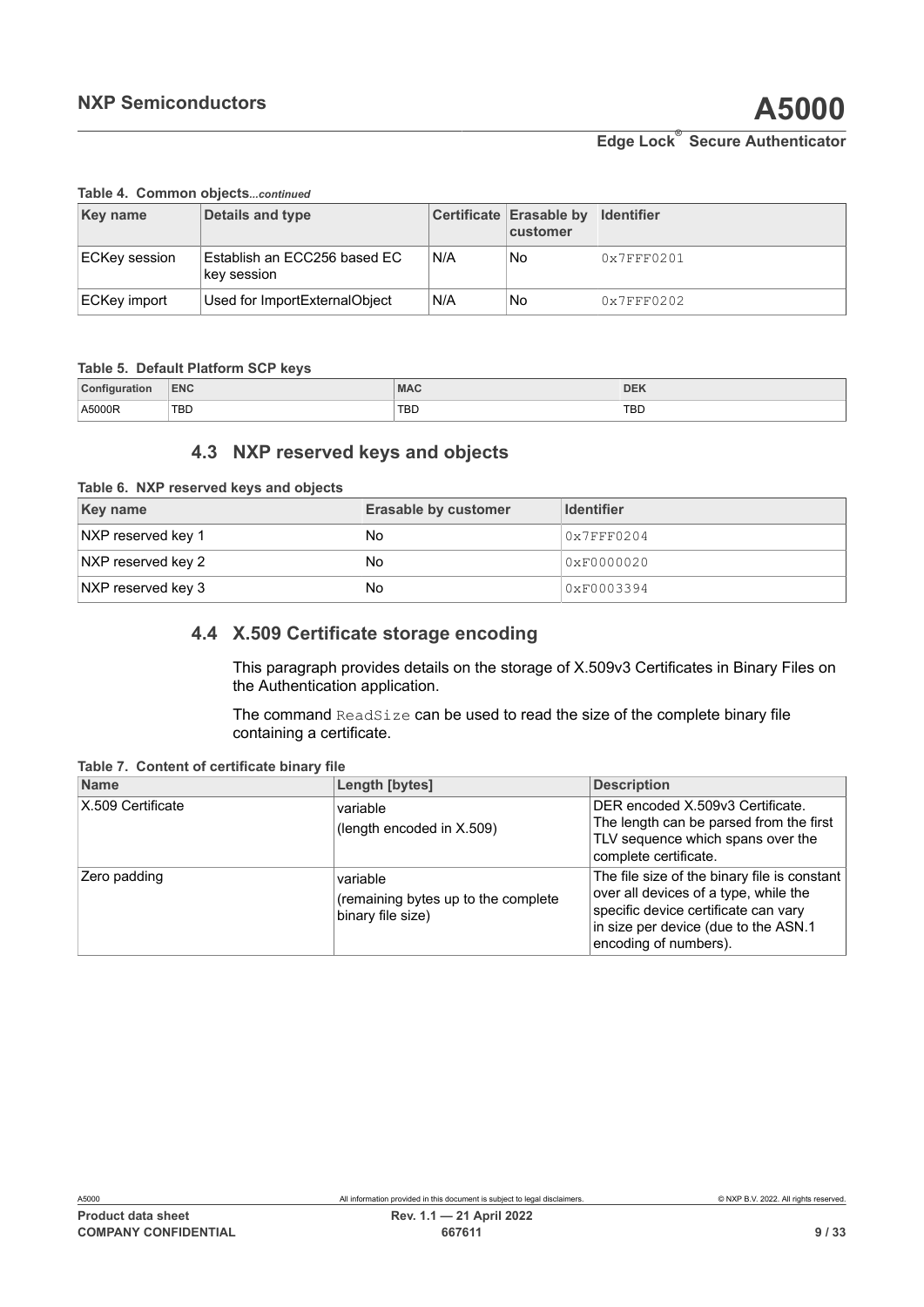# <span id="page-9-0"></span>**5 Communication interfaces**

The communication with the A5000 authenticator follows a command / response concept. This means that, after sending the full command to the authenticator all data needs to be retrieved fully until the next command can be sent.

# **5.1 I <sup>2</sup>C Interfaces**

<span id="page-9-2"></span>The A5000 has one  $I^2C$  interface supporting target.

The I<sup>2</sup>C target interface is used by the host controller to send arbitrary APDUs to the device. The  $I^2C$  interface is using the Smartcard T=1 over  $I^2C$  protocol.

The default target address of the A5000 is configured to 0x48.

<span id="page-9-1"></span>

# **5.1.1 Supported I2C frequencies**

<span id="page-9-3"></span>The A5000  $I^2C$  target interface supports the  $I^2C$  fast-speed mode with a maximum SCL clock of up to 1 MHz.

# **5.1.2 Default I2C Communication Parameters**

<span id="page-9-4"></span>The default  $I^2C$  interface parameters of the A5000 devices are chosen with the highest compatibility in mind:

- The used I<sup>2</sup>C protocol is detected automatically on the first received frame amongst the two possible protocols:
	- **–** NXP SE05x T=1 Over I2C Specification. See [\[1\].](#page-26-0)
	- **–** APDU Transport over SPI/I2C v1.0 | GPC\_SPE\_172. See [\[4\].](#page-26-1)
- **•** Power down can be explicitly requested by the host via an "End of APDU session request" (according to [\[1\]\)](#page-26-0) respectively "RELEASE request" from GP T=1oI2C [\[4\].](#page-26-1)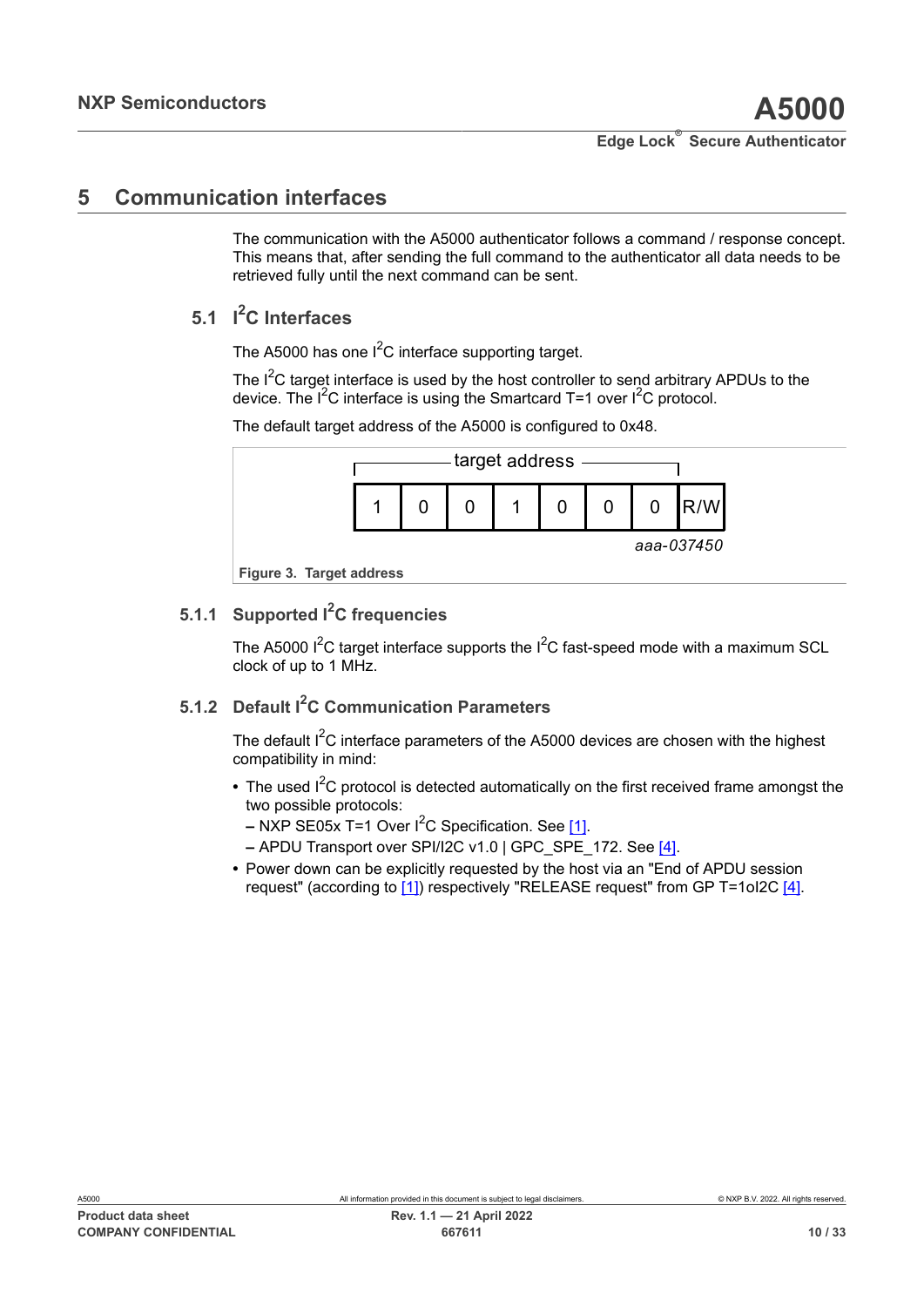## <span id="page-10-0"></span>**6 Power-saving modes**

The device provides two power-saving operation modes. The Power-down mode (with state retention) and the Deep Power-down mode (no state retention). These modes are activated via pad ENA (Deep Power-down mode) or by the SW (Power-down mode).

## **6.1 Power-down mode**

<span id="page-10-1"></span>The Power-down mode has the following properties:

- **•** All internal clocks are frozen
- **•** CPU enters power-saving mode with program execution being stopped
- **•** CPU registers keep their contents
- **•** RAM keeps its contents

The A5000 enters into Power-down mode by receiving "End of APDU session request" (according to [\[1\]](#page-26-0)) respectively "RELEASE request" (according to GP T=1oI2C [\[4\]](#page-26-1). In Power-down mode, all internal clocks are frozen. The IOs hold the logical states they had at the time Power-down mode was activated.

To exit from the Power-down mode an external interrupt edge must be triggered by a falling edge on  $I^2C$  SDA.

## **6.2 Deep Power-down mode**

<span id="page-10-2"></span>The A5000 provides a special power-saving mode offering maximum power saving. This mode is activated by pulling enable PIN (ENA) to a logic zero level.

While in Deep Power-down mode the internal power and  $V_{OUT}$  is switched off completely and only the  $I^2C$  pads stay supplied.

To leave the Deep Power-down mode pad ENA has to be pulled up to to a logic "1" level.

For usage of Deep Power-down mode the A5000 must be supplied via pin  $V_{in}$  and pin  $V_{cc}$ needs to be supplied by pin  $V_{\text{out}}$ .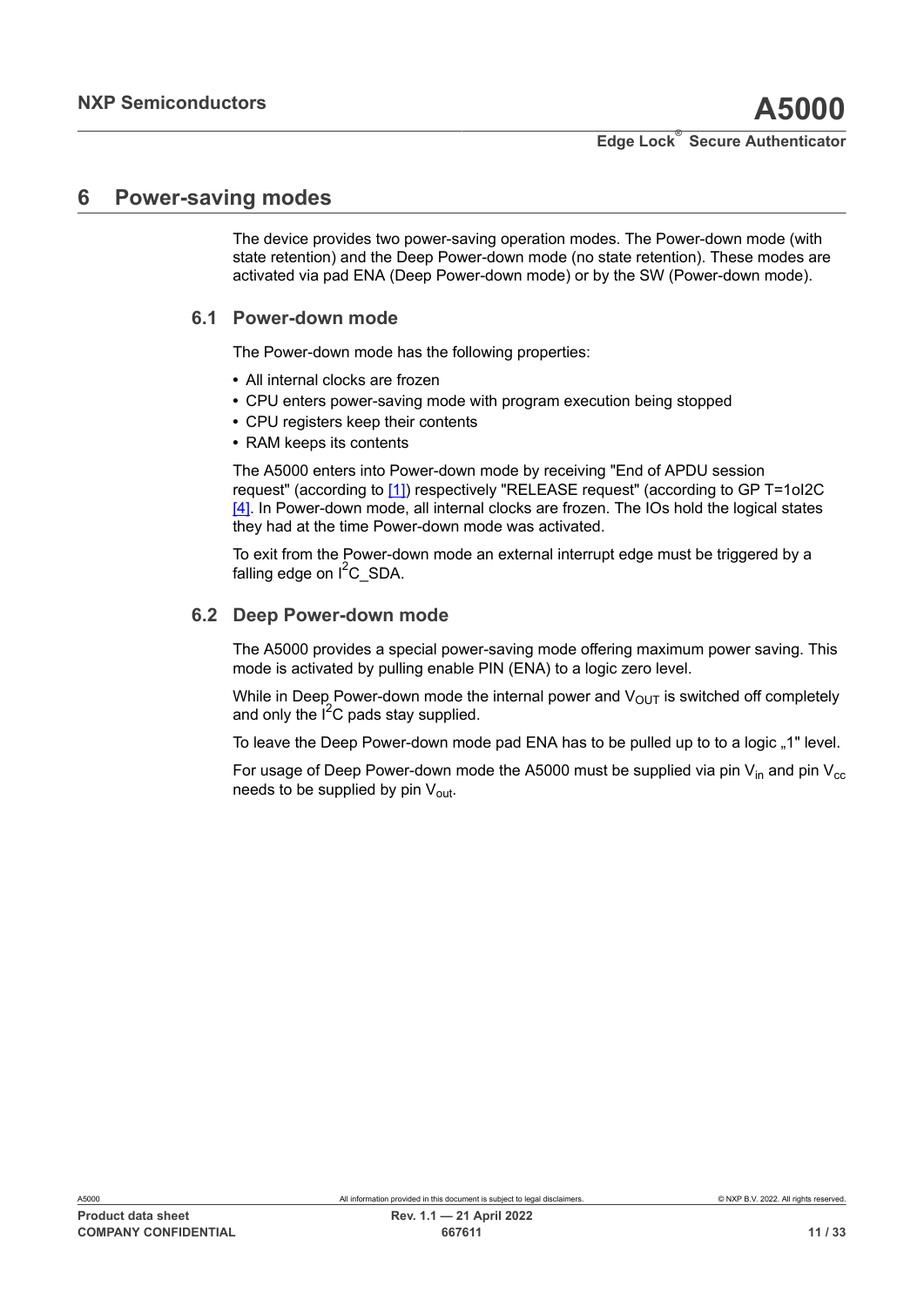# <span id="page-11-1"></span>**7 Ordering information**

#### **Table 8. Ordering information**

<span id="page-11-0"></span>

| <b>12NC</b>  | Type number      | <b>A5000 Variant</b> | Orderable part number |
|--------------|------------------|----------------------|-----------------------|
| 935426225472 | A5000R2HQ1/Z016U | A5000R               | A5000R2HQ1/Z016UZ     |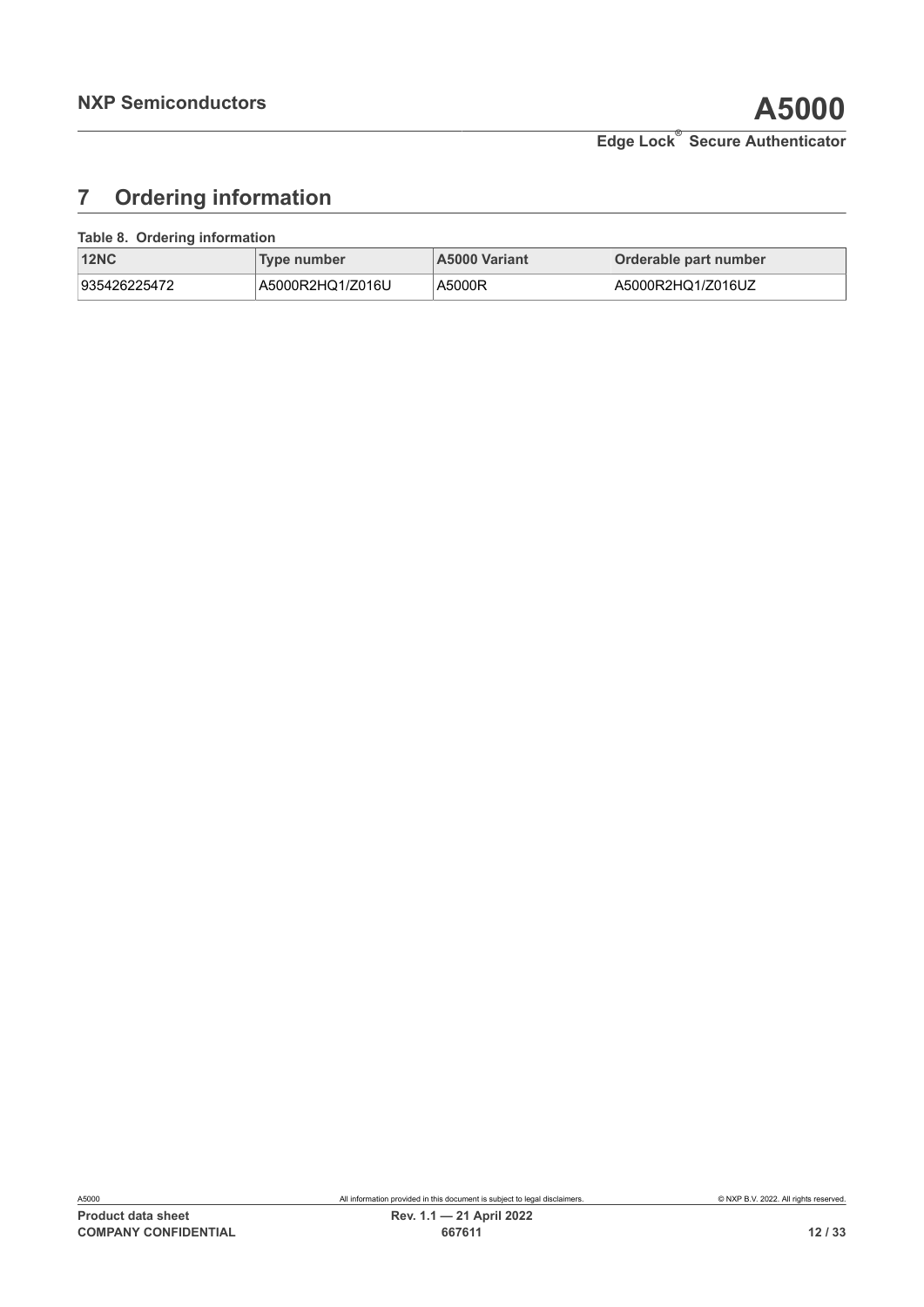# <span id="page-12-2"></span>**8 Pinning information**

## <span id="page-12-3"></span>**8.1 Pinning**

## **8.1.1 Pinning HX2QFN20**

<span id="page-12-4"></span><span id="page-12-1"></span>

<span id="page-12-0"></span>*Note: Terminal 1 index area is marked on the bottom with a notch on the center pad and on the top with a printed dot.*

| Symbol      | Pin            | <b>Description</b>                                                                                  |
|-------------|----------------|-----------------------------------------------------------------------------------------------------|
| r.f.u.      |                | Connect to $V_{SS}$                                                                                 |
| n.c.        | $\overline{2}$ | Not connected                                                                                       |
| r.f.u.      | 3              | Connect to $V_{CC}$                                                                                 |
| n.c.        | 4              | Not connected                                                                                       |
| n.c.        | 5              | Not connected                                                                                       |
| n.c.        | 6              | Not connected                                                                                       |
| n.c.        | 7              | Not connected                                                                                       |
| n.c.        | 8              | Not connected                                                                                       |
| $I^2C$ _SDA | 9              | I <sup>2</sup> C target data, if not used n.c.                                                      |
| $I^2C$ _SCL | 10             | $I2C$ target clock, if not used n.c.                                                                |
| <b>ENA</b>  | 11             | Deep Power-down mode enable, if not used then connect to $V_{CC}$                                   |
| $V_{IN}$    | 12             | Power supply voltage input for $I^2C$ pads and logic supply in case Deep<br>Power-down mode is used |
| r.f.u.      | 13             | Connect to V <sub>CC</sub>                                                                          |
| r.f.u       | 14             | Connect to V <sub>SS</sub>                                                                          |

**Table 9. Pin description HX2QFN20**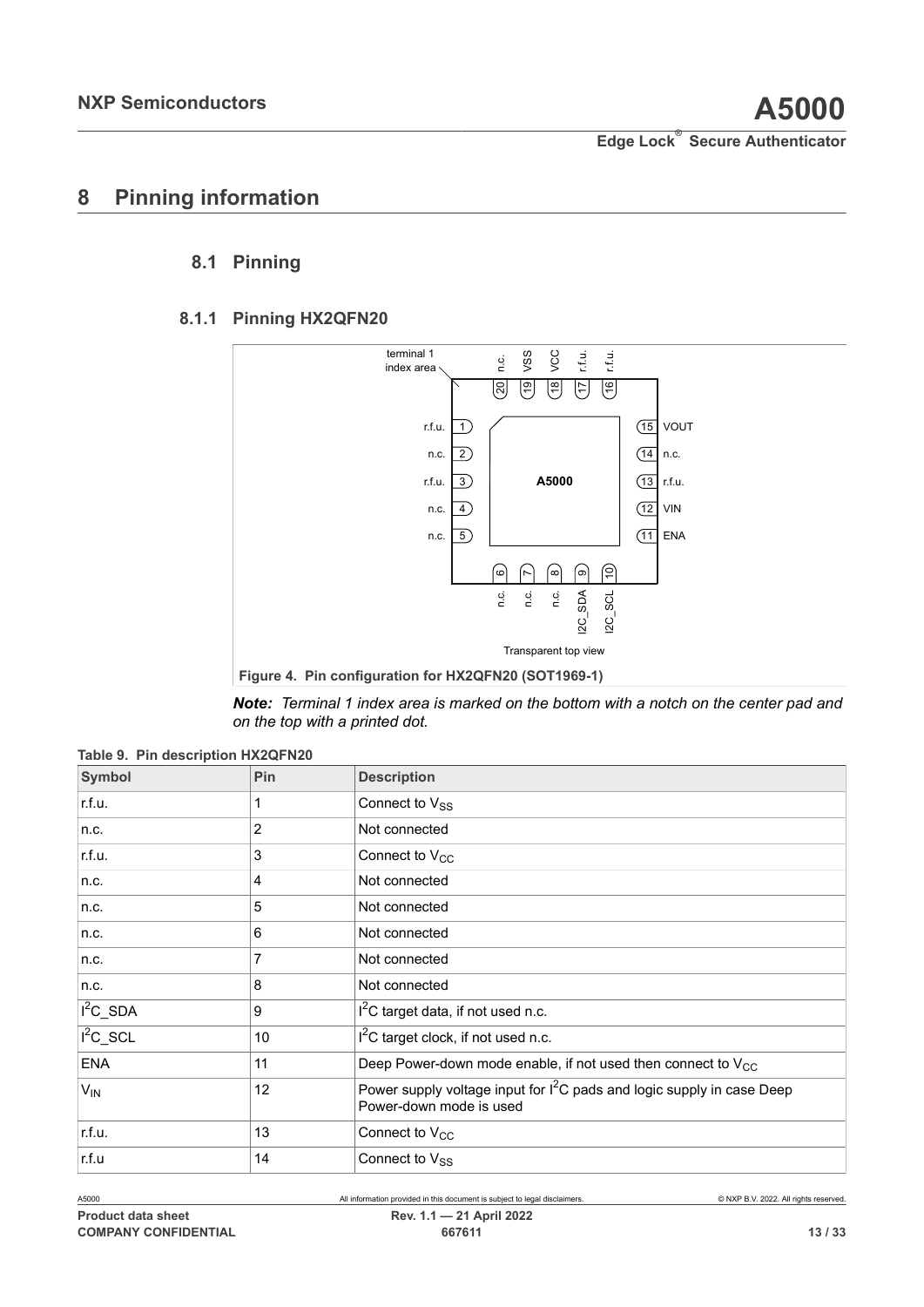| Symbol           | Pin | <b>Description</b>                                                                                                           |
|------------------|-----|------------------------------------------------------------------------------------------------------------------------------|
| $V_{\text{OUT}}$ | 15  | Supply voltage output to be connected with pad $V_{CC}$ on PCB level, if Deep<br>Power-down mode is used. N. c. if not used. |
| r.f.u.           | 16  | Connect to V <sub>IN</sub>                                                                                                   |
| r.f.u.           | 17  | Connect to $V_{SS}$                                                                                                          |
| $V_{\rm CC}$     | 18  | Logic power supply voltage input, to be connected with pad $V_{OUT}$ on PCB<br>level, if Deep Power-down mode to be used     |
| $V_{SS}$         | 19  | Ground                                                                                                                       |
| n.c.             | 20  | Not connected                                                                                                                |

## **Table 9. Pin description HX2QFN20***...continued*

The center pad of the IC is not connected, although it is recommended to connect it to ground for thermal reasons.

Reference voltage for for  $I^2C$  SDA and SCL is  $V_{IN}$ .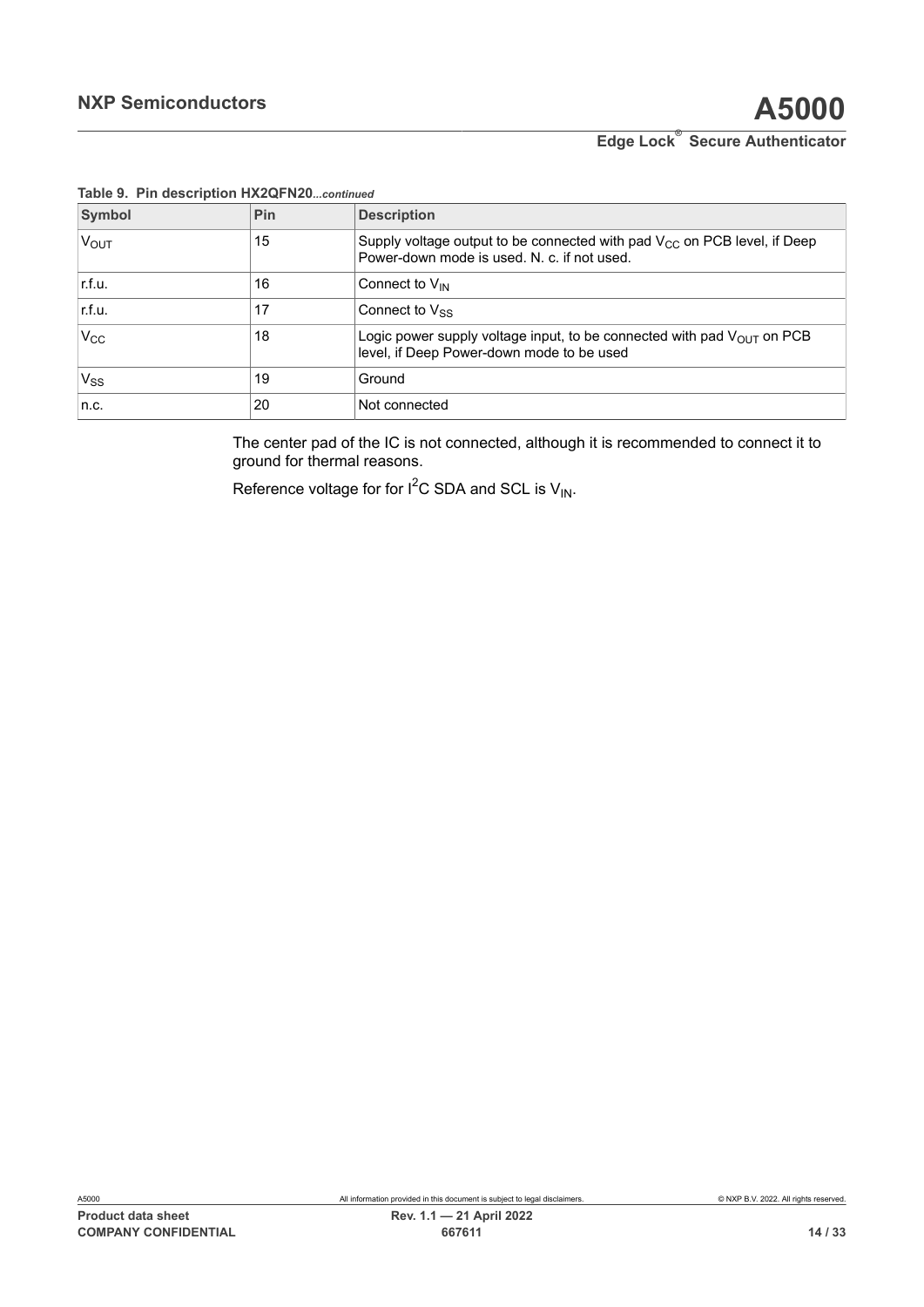# <span id="page-14-0"></span>**9 Package**

A5000 is offered in HX2QFN20 package. The dimensions are 3 mm x 3 mm x 0,32 mm with a 0,4 mm pitch.

Please refer to the package data sheet [\[2\],](#page-26-4) SOT1969-1.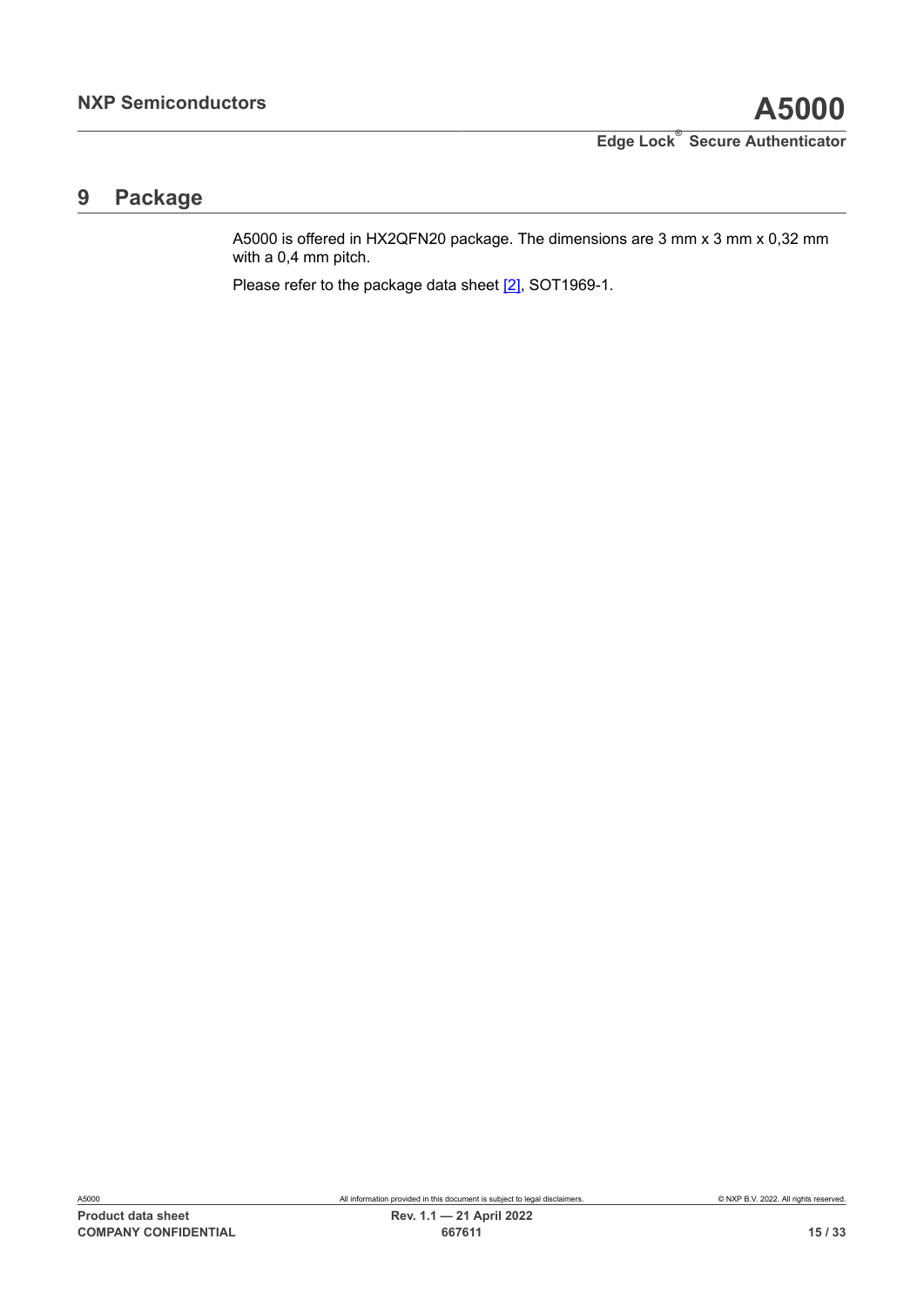# <span id="page-15-1"></span>**10 Marking**

<span id="page-15-0"></span>

| Table 10. Marking codes |                                             |
|-------------------------|---------------------------------------------|
| <b>Type number</b>      | <b>Marking code</b>                         |
| A5000                   | Line A: $A50$                               |
|                         | Line B: **** $(**** = 4$ -digit Batch code) |
|                         | Line C: nDyww                               |
|                         | D: RHF-2006 indicator                       |
|                         | n: Assembly Center                          |
|                         | Y: Year                                     |
|                         | WW: Week                                    |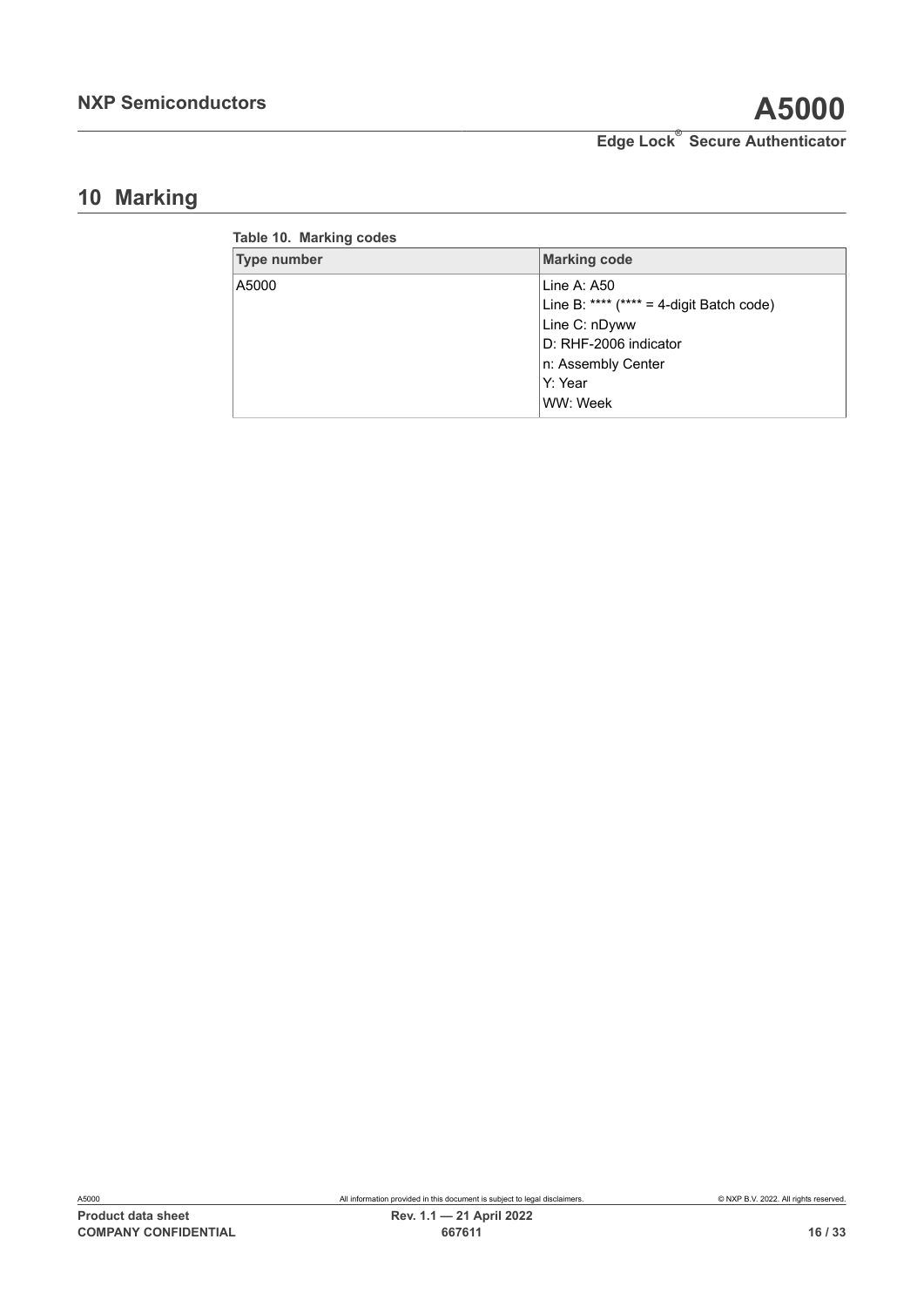# <span id="page-16-1"></span>**11 Packing information**

# **11.1 Reel packing**

<span id="page-16-2"></span><span id="page-16-0"></span>The A5000 product is available in tape on reel.

#### **Table 11. Reel packing options**

| <b>Symbol</b> | <b>Parameter</b> | Numbers of units per reel |
|---------------|------------------|---------------------------|
| HX2QFN20      | 7" tape on reel  | 3000                      |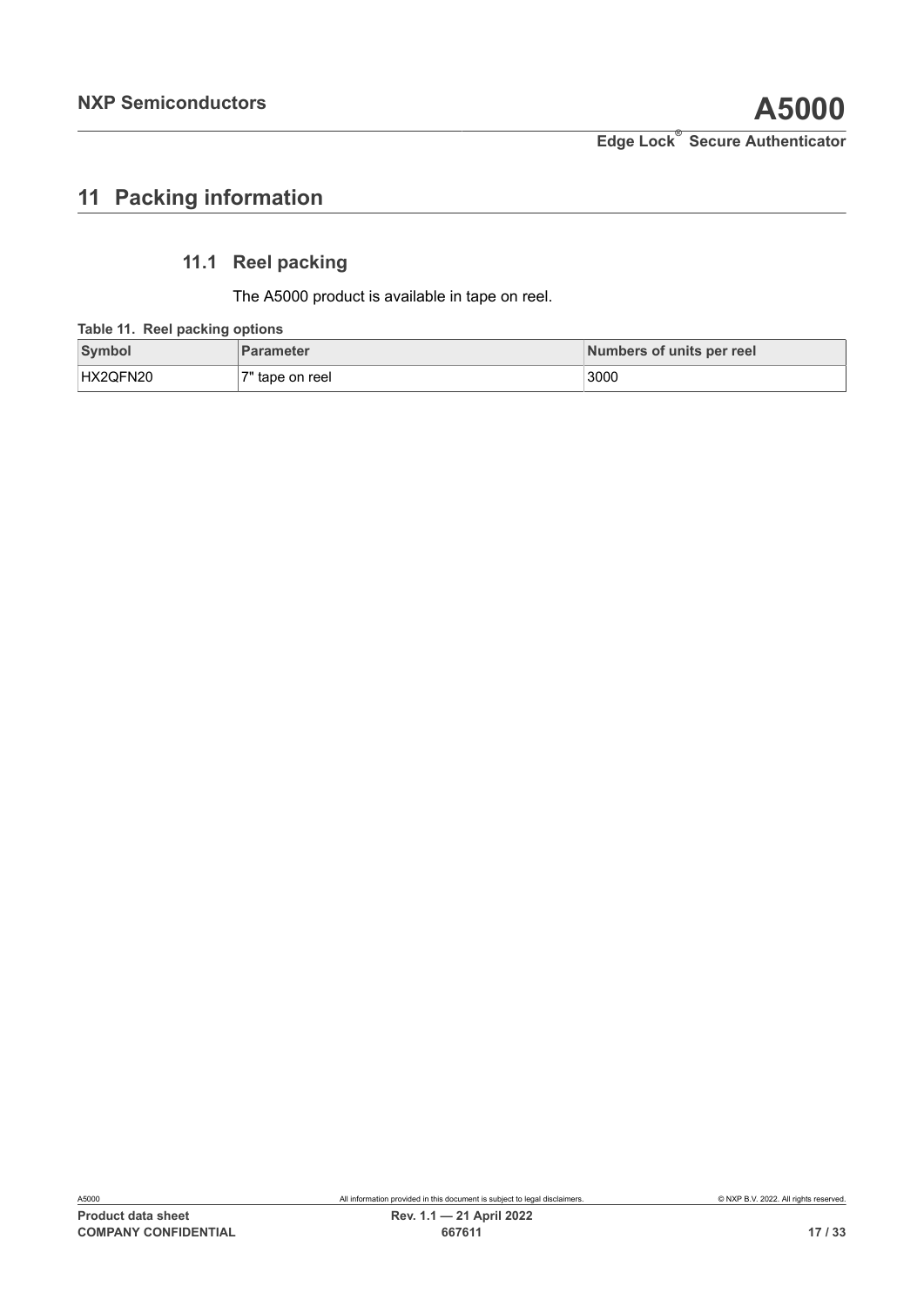# <span id="page-17-0"></span>**12 Electrical and timing characteristics**

The electrical interface characteristics of static (DC) and dynamic (AC) parameters for pads and functions used for  $I^2C$  are in accordance with the NXP  $I^2C$  specification (see [\[1\]](#page-26-0)).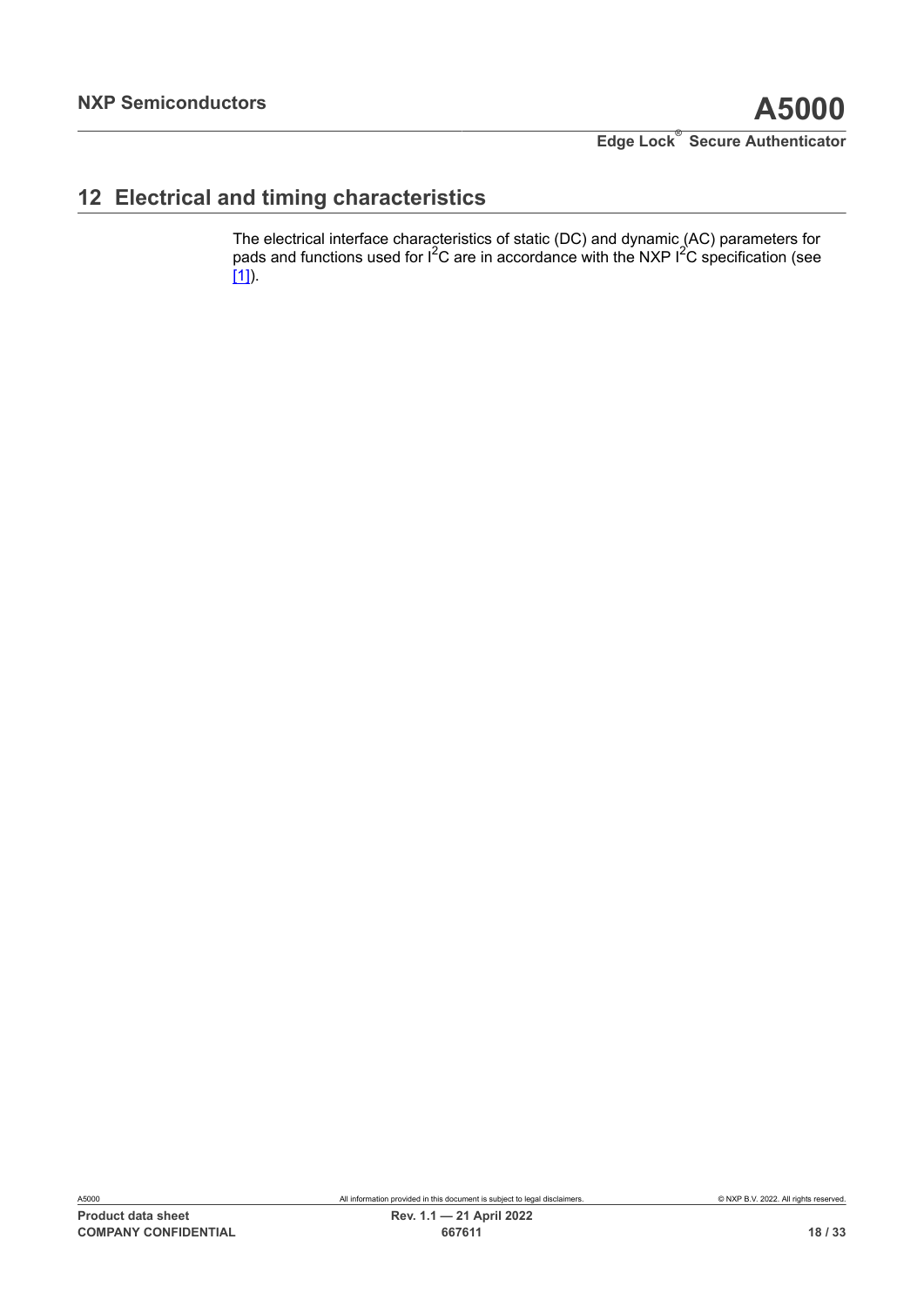# <span id="page-18-5"></span><span id="page-18-0"></span>**13 Limiting values**

#### <span id="page-18-4"></span><span id="page-18-3"></span><span id="page-18-2"></span><span id="page-18-1"></span>**Table 12. Limiting values**

In accordance with the Absolute Maximum Rating System (IEC 60134). Voltages are referenced to  $V_{SS}$  (ground = 0 V).

| Symbol                     | <b>Parameter</b>                                         | <b>Conditions</b>                                                                      |       | Min    | <b>Max</b>    | <b>Unit</b> |
|----------------------------|----------------------------------------------------------|----------------------------------------------------------------------------------------|-------|--------|---------------|-------------|
| $V_{IN}$ , $V_{cc}$        | supply voltage                                           |                                                                                        |       | $-0.3$ | $+6$<br>$[1]$ | V           |
| $V_1$                      | input voltage                                            | any signal pad                                                                         |       | $-0.3$ | $+6$          | $\vee$      |
| $\mathsf{I}_1$             | input current                                            | pad I <sup>2</sup> C_SDA, I <sup>2</sup> C_SCL                                         |       |        | 10            | <b>mA</b>   |
| $I_{\rm O}$                | output current                                           | pad I <sup>2</sup> C SDA, I <sup>2</sup> C SCL                                         |       |        | 10            | mA          |
| $\mathsf{I}_{\mathsf{lu}}$ | latch-up current                                         | $V_i$ < 0 V or $V_i$ > $V_{IN}$ , $V_{cc}$                                             |       |        | 100           | mA          |
| $\rm V_{esd\_hbm}$         | electrostatic discharge voltage<br>(Human Body Model)    | pads V <sub>CC</sub> , V <sub>SS</sub> , I <sup>2</sup> C_SDA,<br>$i^2$ C SCL          | $[2]$ |        | ± 2.0         | kV          |
| $V_{\sf esd\_cdm}$         | electrostatic discharge voltage<br>(Charge Device Model) | pads V <sub>CC</sub> , V <sub>SS</sub> , I <sup>2</sup> C_SDA,<br>i <sup>2</sup> c scL | $[3]$ |        | ± 500         | $\vee$      |
| $P_{\text{tot}}$           | Total power dissipation                                  |                                                                                        | $[4]$ |        | 600           | mW          |
| $T_{\text{stg}}$           | Storage temperature                                      |                                                                                        |       | $-55$  | $+125$        | °C          |

[1] Maximum supported supply voltage is 6 V. The A5000 is characterized for the specified operating supply voltage range of 1.62 V to 3.6 V. In case of supply voltages above 3.6 V, Deep Power-down mode current <5 µA is not guaranteed.

[2] MIL Standard 883-D method 3015; human body model; C = 100 pF, R = 1.5 kΩ; T<sub>amb</sub> = -40 °C to +105 °C.<br>[3] JESD22-C101, JEDEC Standard Field induced charge device model test method.

[4] Depending on appropriate thermal resistance of the package.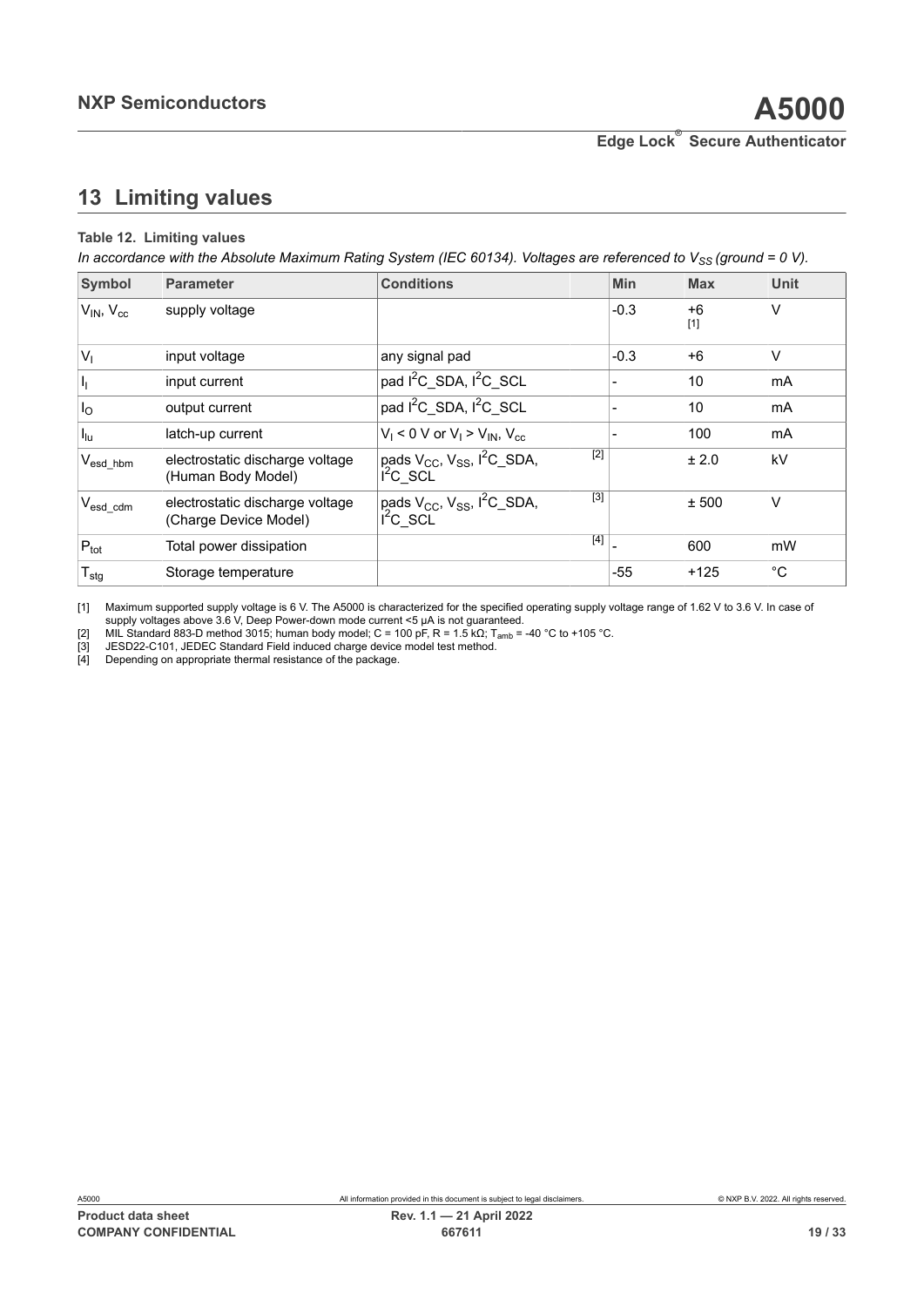# <span id="page-19-4"></span><span id="page-19-1"></span><span id="page-19-0"></span>**14 Recommended operating conditions**

<span id="page-19-2"></span>The A5000 is characterized by its specified operating supply voltage range of 1.62 V to 3.6 V.

**Table 13. Recommended operating conditions**

| <b>Symbol</b>       | <b>Parameter</b>                                           | <b>Conditions</b>           | Min    | <b>Typ</b> | <b>Max</b>                    | Unit |
|---------------------|------------------------------------------------------------|-----------------------------|--------|------------|-------------------------------|------|
| $V_{IN}$ , $V_{CC}$ | Supply voltage                                             | Nominal supply voltage 1.62 |        | 1.8        | 3.6<br>$[1]$                  | ν    |
| V                   | DC input voltage on digital inputs and<br>digital I/O pads | $\overline{\phantom{0}}$    | $-0.3$ |            | $V_{CC}$ / $V_{IN}$<br>$+0.3$ |      |
| l amb               | Operating ambient temperature <sup>[2]</sup>               |                             | $-40$  |            | $+105$                        | °C   |

[1] Maximum supported supply voltage is 6 V. In case of supply voltages above 3.6 V, Deep Power-down mode current <5 µA is not guaranteed.<br>[2] All product properties and values specified within this data sheet are only val [2] All product properties and values specified within this data sheet are only valid within the operating ambient temperature range.

<span id="page-19-3"></span>

Maximum supported supply voltage is 6 V. In case of supply voltages above 3.6 V, Deep Powerdown mode current <5 µA is not guaranteed.

**Figure 5. Characteristic supply voltage operating range**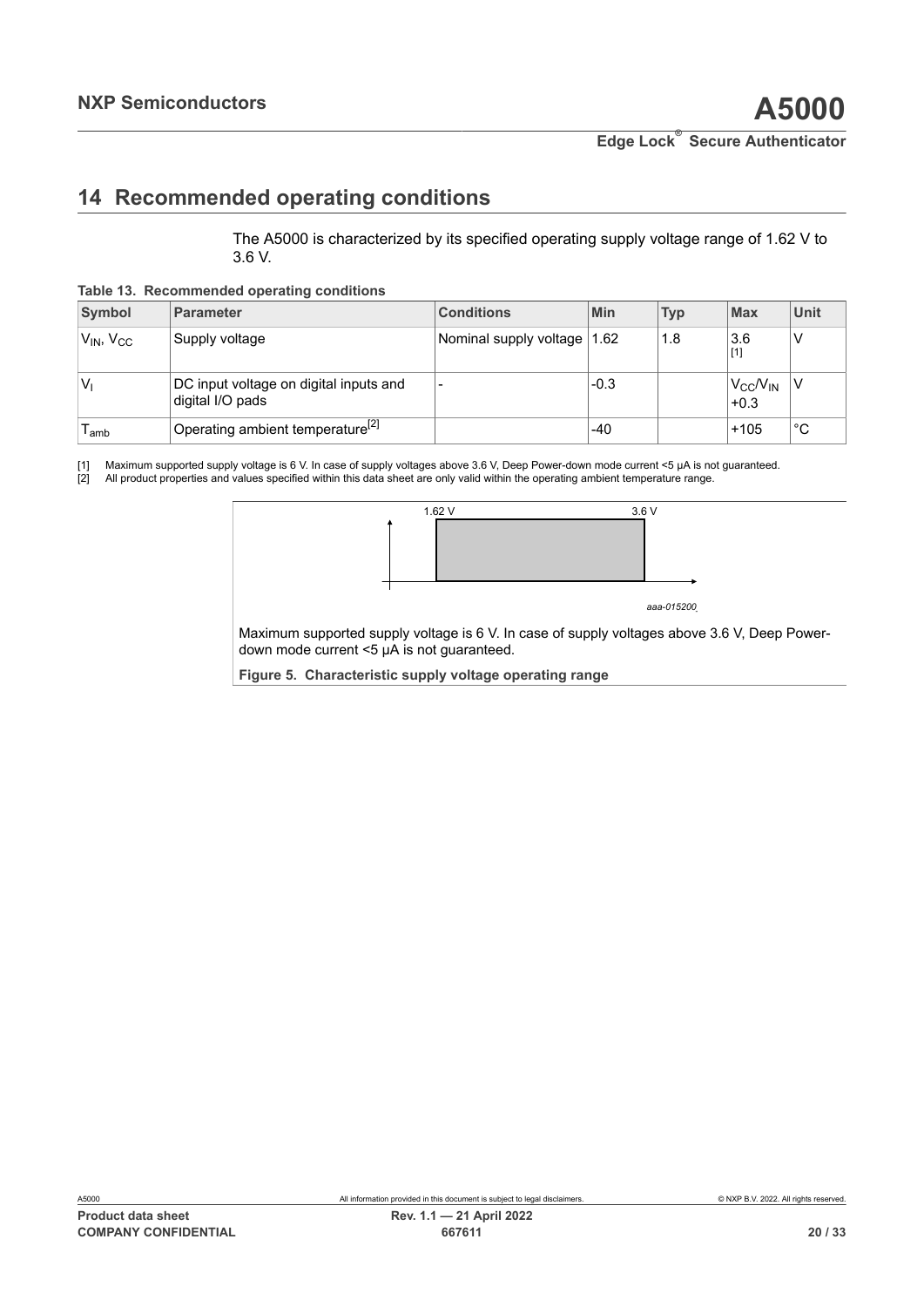# <span id="page-20-5"></span>**15 Characteristics**

# <span id="page-20-6"></span><span id="page-20-3"></span><span id="page-20-2"></span><span id="page-20-1"></span><span id="page-20-0"></span>**15.1 Thermal Characteristics**

**Table 14. Thermal characteristics**

| Rating                                                                | Board Type [1] | <b>Symbol</b>      | <b>Value</b> | Unit          |
|-----------------------------------------------------------------------|----------------|--------------------|--------------|---------------|
| Junction to Ambient<br><sup>l</sup> Thermal Resistance <sup>[2]</sup> | JESD51-9, 2s2p | $R_{\theta$ JA     | 70.2         | $\degree$ C/W |
| Junction to Package<br>Top Thermal <sup>[2]</sup>                     | JESD51-9, 2s2p | $\Psi_{\text{JT}}$ | 8.3          | °C/W          |
| Junction to Case<br><sup>'</sup> Thermal Resistance <sup>[3]</sup>    | JESD51-9, 1s   | $R_{\theta$ JC     | 32.9         | °C/W          |

[1] Thermal test board meets JEDEC specification for this package (JESD51-9)

[2] Determined in accordance to JEDEC JESD51-2A natural convection environment. Thermal resistance data in this report is solely for a thermal performance comparison of one package to another in a standardized specified environment. It is not meant to predict the performance of a package in an application-specific environment

[3] Junction-to-Case thermal resistance determined using an isothermal cold plate. Case is defined as the bottom of the packages (exposed pad)

# **15.2 DC characteristics**

#### <span id="page-20-7"></span>Measurement conventions

Testing measurements are performed at the contact pads of the device under test. All voltages are defined with respect to the ground contact pad VSS. All currents flowing into the device are considered positive.

# <span id="page-20-8"></span><span id="page-20-4"></span>**15.2.1 I <sup>2</sup>C Interface**

Table 15. Electrical DC characteristics of I<sup>2</sup>C pads SDA, SCL. Conditions: V<sub>cc</sub>, V<sub>IN</sub> = 1.62 V to 3.6 V; V<sub>SS</sub> = 0 V; T<sub>amb</sub> = **-40 °C to + 105 °C, unless otherwise specified\***

Maximum supported supply voltage is 6 V. In case of supply voltages above 3.6 V, Deep Power-down mode current <5 µA is *not guaranteed.*

|  |  |  |  |  | SSCL, SDA pads are in open-drain mode. |  |
|--|--|--|--|--|----------------------------------------|--|
|--|--|--|--|--|----------------------------------------|--|

| Symbol                 | <b>Parameter</b>                              | <b>Conditions</b>                  | Min          | <b>Typ</b> | <b>Max</b>           | <b>Unit</b> |
|------------------------|-----------------------------------------------|------------------------------------|--------------|------------|----------------------|-------------|
| V <sub>IH</sub>        | HIGH level input voltage                      |                                    | $0.7 V_{IN}$ |            | $V_{IN}$ + 0.3       | V           |
| 'V <sub>IL</sub>       | LOW level input voltage                       |                                    | $-0.3$       |            | $0.25 V_{\text{IN}}$ | V           |
| <b>V<sub>HYS</sub></b> | Input hysteresis voltage                      |                                    | 0.081V       |            |                      | $\vee$      |
| $V_{OL(OD)}$           | Low level output voltage<br>(open-drain mode) | $I_{\Omega I}$ = 3.0 mA            | $\Omega$     |            | 0.4                  | V           |
| $I_{OL(OD)}$           | Low level output current<br>(open-drain mode) | $V_{\Omega} = 0.6 V$               | 0.6          |            |                      | mA          |
| I <sub>WPU</sub>       | weak pull-up current                          | $V_{10} = 0 V$                     | $-265$       | $-180$     | $-70$                | μA          |
| $I_{ILIH}$             | Leakage input current high<br>level           | $V_{SDA}$ = 3.6 V, $V_{SCL}$ = 3.6 |              | 0.27       | 15                   | μA          |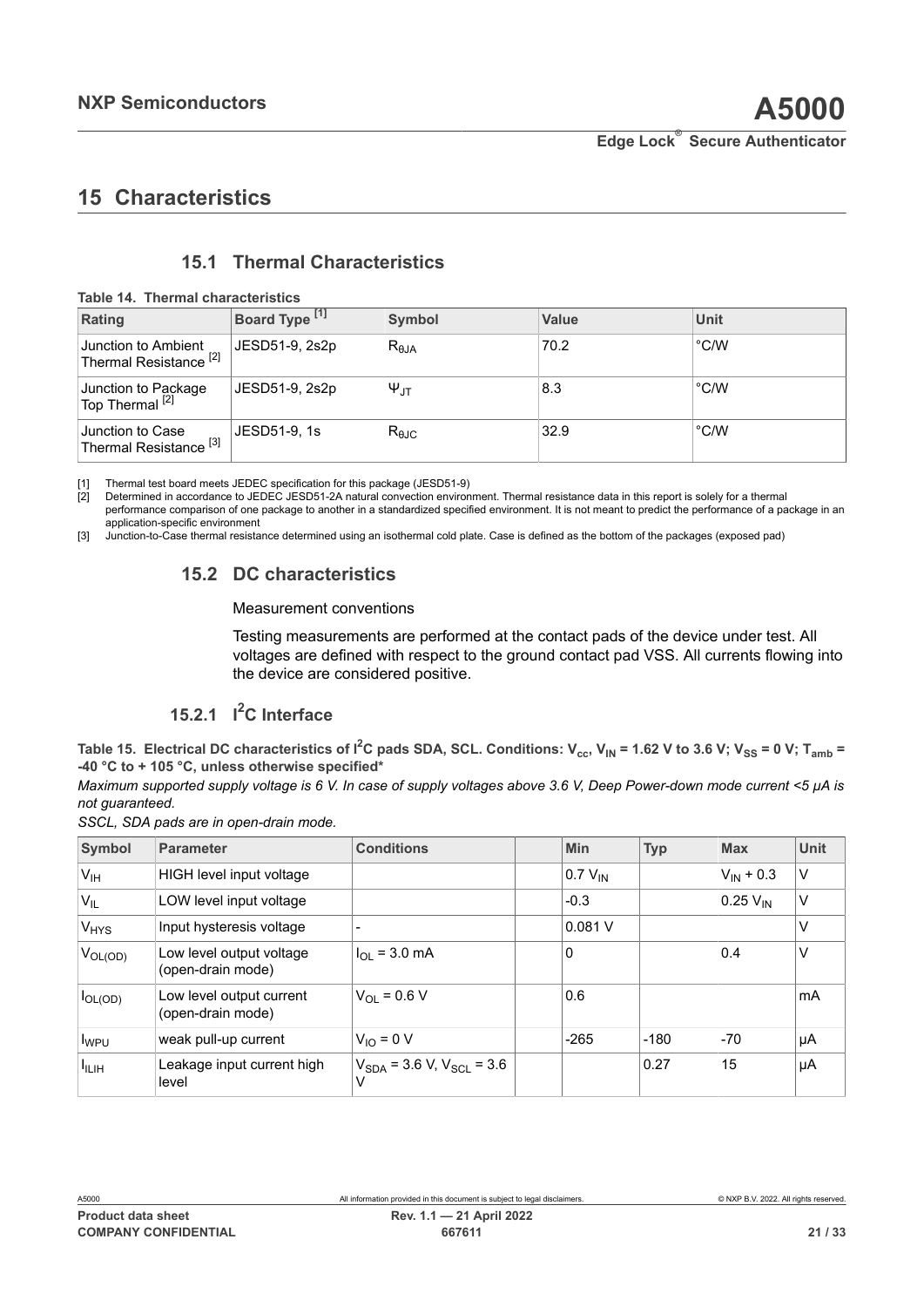## <span id="page-21-5"></span><span id="page-21-2"></span><span id="page-21-1"></span><span id="page-21-0"></span>**15.2.2 Power consumption**

## **Table** 16. Electrical characteristics of IC supply voltage  $V_{CC}$ ;  $V_{SS} = 0$  V;  $T_{amb} = -40$  °C to +105 C

| Symbol            | <b>Parameter</b>                                                          | <b>Conditions</b>                                                                                                                                                           | <b>Min</b> | <b>Typ</b> | <b>Max</b> | <b>Unit</b> |
|-------------------|---------------------------------------------------------------------------|-----------------------------------------------------------------------------------------------------------------------------------------------------------------------------|------------|------------|------------|-------------|
| <b>Supply</b>     |                                                                           |                                                                                                                                                                             |            |            |            |             |
| $V_{CC}$          | supply voltage range                                                      | $V_{CC}$ = 1.62 - 3.6 V                                                                                                                                                     | 1.62       | 1.80       | 3.6        | V           |
|                   | operating mode: Idle mode                                                 |                                                                                                                                                                             |            |            |            |             |
| l <sub>DD</sub>   | operating mode: typical CPU                                               |                                                                                                                                                                             |            |            |            |             |
|                   |                                                                           | during Communication                                                                                                                                                        |            | 3.0        | 3.7        | mA          |
|                   |                                                                           | during non asymmetric crypto<br>operation                                                                                                                                   |            | 6.5        | 7.5        | mA          |
|                   |                                                                           | during asymmetric crypto<br>operation                                                                                                                                       |            | 14.4       | 16.5       | mA          |
| ODD (DPD)         | supply current Deep Power-down<br>mode                                    | $V_{CCmin} \le V_{IN} \le V_{CCmax}$ ; $T_{amb} =$<br>25 °C                                                                                                                 |            | 3          | 5          | μA          |
| $I_{DD}$ (PD-I2C) | supply current I <sup>2</sup> C Power-down mode<br>$(I2C$ wake-up source) | $V_{\text{CCmin}} \leq V_{\text{CC}} \leq V_{\text{CCmax}}$ ; Clock<br>to input SCL stopped, Tamb=<br>25 °C SDA, SCL pads in pull-up<br>Typical value with $V_{CC}$ = 1.8 V |            | 450        | 500        | μA          |

## <span id="page-21-6"></span><span id="page-21-3"></span>**15.3 AC characteristics**

#### **Table 17. Non-volatile memory timing characteristics**

*Conditions:*  $V_{CC}$  = 1.62 V to 3.6 V;  $V_{SS}$  = 0 V;  $T_{amb}$  = -40 °C to +105 °C, unless otherwise specified.

|                  | Symbol Parameter                                                                                                                                                    | <b>Conditions</b>  |       | Min              | Typ <sup>[1]</sup>     | Max Unit |        |
|------------------|---------------------------------------------------------------------------------------------------------------------------------------------------------------------|--------------------|-------|------------------|------------------------|----------|--------|
| $t_{\text{EEP}}$ | FLASH erase + program time                                                                                                                                          |                    | $[2]$ |                  | 2.3                    |          | ms     |
| t <sub>EEE</sub> | FLASH erase time                                                                                                                                                    |                    |       |                  | 0.9                    |          | ms     |
| t <sub>EEW</sub> | FLASH program time                                                                                                                                                  |                    |       |                  | 1.4                    |          | ms     |
| $t_{\text{EER}}$ | FLASH data retention time                                                                                                                                           | $T_{amb}$ = +55 °C |       | 25               |                        |          | years  |
| $N_{\text{EEC}}$ | FLASH endurance (maximum<br>number of programming cycles<br>applied to the whole memory<br>block performed by NXP static<br>and dynamic wear leveling<br>algorithm) |                    |       | $20 \times 10^6$ | $100 \times$<br>$10^6$ |          | cycles |

[1] Typical values are only referenced for information. They are subject to change without notice.<br>[2] Given value specifies physical access times of FLASH memory only.

[2] Given value specifies physical access times of FLASH memory only.

<span id="page-21-4"></span>**Table** 18. Electrical AC characteristics of  $I^2C$ \_SDA,  $I^2C$ \_SCL<sup>[\[1\]](#page-22-1)</sup>; V<sub>CC</sub> = 1.8 V ± 10 % or 3 V ± 10 % V; V<sub>SS</sub> = 0 V; T<sub>amb</sub> = **-40 °C to +105 °C°C**

*SCL, SDA pads in open-drain mode.*

|                                                                             | Symbol Parameter    | <b>Conditions</b>                                                          |       | Min | <b>Typ</b> | <b>Max</b>                            | Unit |  |
|-----------------------------------------------------------------------------|---------------------|----------------------------------------------------------------------------|-------|-----|------------|---------------------------------------|------|--|
| Input/Output: I <sup>2</sup> C_SDA, I <sup>2</sup> C_SCL in open-drain mode |                     |                                                                            |       |     |            |                                       |      |  |
| $tr_{1O}$                                                                   | I/O Input rise time | Input/reception mode                                                       | $[2]$ |     |            |                                       | μs   |  |
| A5000                                                                       |                     | All information provided in this document is subject to legal disclaimers. |       |     |            | © NXP B.V. 2022. All rights reserved. |      |  |
| <b>Product data sheet</b>                                                   |                     | Rev. 1.1 - 21 April 2022                                                   |       |     |            |                                       |      |  |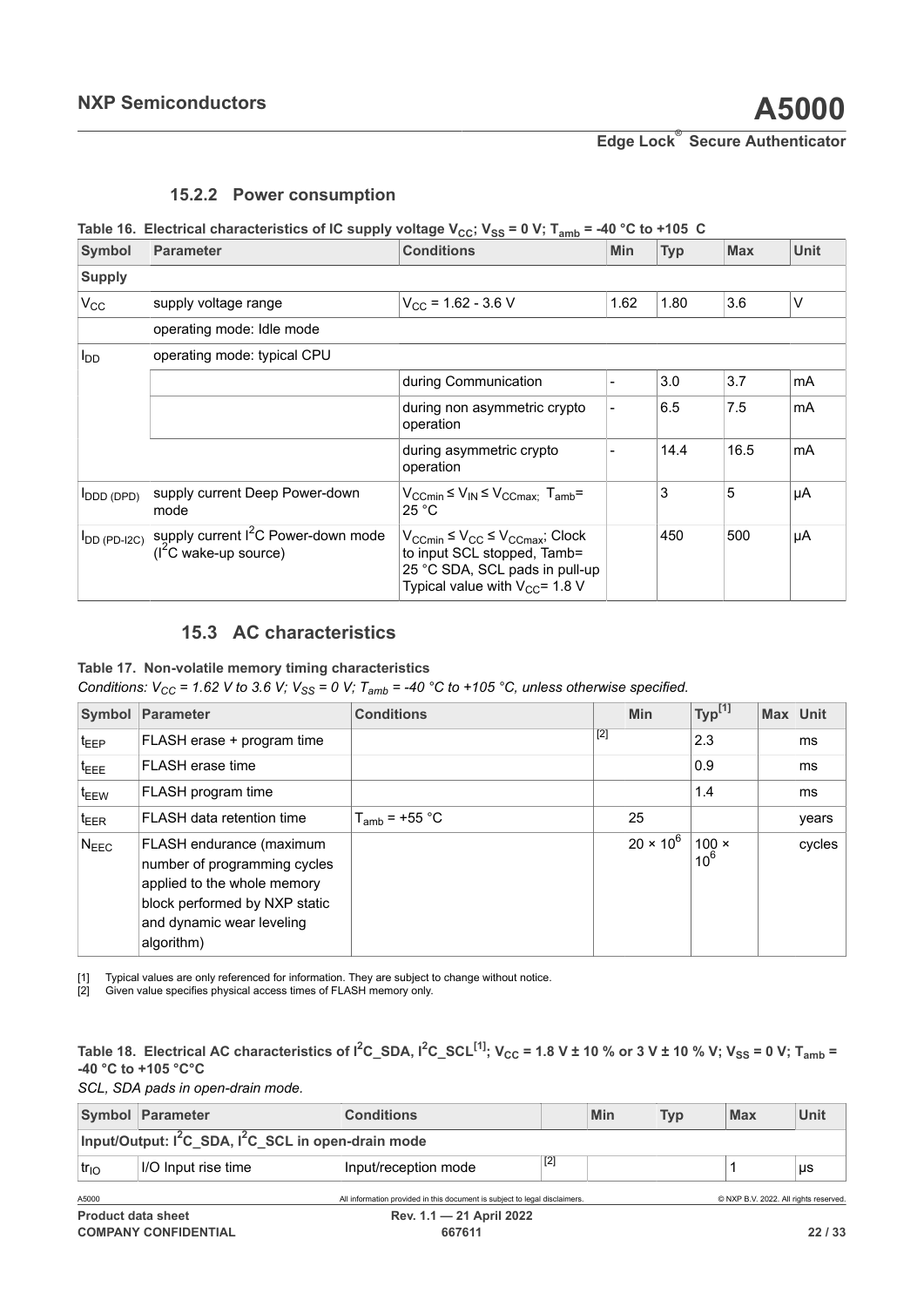<span id="page-22-1"></span><span id="page-22-0"></span>*SCL, SDA pads in open-drain mode.* **Table 18.** Electrical AC characteristics of  $I^2C$ \_SDA,  $I^2C$ \_SCL<sup>[\[1\]](#page-22-1)</sup>; V<sub>CC</sub> = 1.8 V ± 10 % or 3 V ± 10 % V; V<sub>SS</sub> = 0 V; T<sub>amb</sub> = **-40 °C to +105 °C°C***...continued*

<span id="page-22-4"></span><span id="page-22-3"></span><span id="page-22-2"></span>

|                    | Symbol Parameter                                                                 | <b>Conditions</b>                                                |                | Min | <b>Typ</b>     | <b>Max</b> | <b>Unit</b> |
|--------------------|----------------------------------------------------------------------------------|------------------------------------------------------------------|----------------|-----|----------------|------------|-------------|
| tf <sub>IO</sub>   | I/O Input fall time                                                              | Input/reception mode                                             | $[2]$          |     |                | 1          | μs          |
| tf <sub>olo</sub>  | I/O Output fall time                                                             | Output/transmission mode; CL<br>$= 30 pF$                        | $[2]$          |     |                | 0.3        | μs          |
| $f_{CLK}$          | External clock frequency in $I^2C$<br>applications                               | $t_{CLKW}$ , $T_{amb}$ and $V_{CC}$ in their<br>specified limits |                |     |                | 3.4        | <b>MHz</b>  |
| $t_{\text{PD}}$    | Power down duration time $(I^2C)$<br>wake-up)                                    | $CPU$ clock = 48 MHz                                             | $[3]$          |     | 67             |            | μs          |
| t <sub>WKPD</sub>  | Wake-up from power down<br>duration time ( $I^2C$ wake-up)                       | $CPU$ clock = 48 MHz                                             | $[4]$          |     | 97             |            | μs          |
| $C_{PIN}$          | Pin capacitances $I^2C$ SDA, /<br>$I^2C$ SCL                                     | Test frequency = $1$ MHz; Tamb<br>$= 25 °C$                      |                |     |                | 10.5       | pF          |
| t <sub>ENalt</sub> | ENA low time and Vout, $V_{cc}$<br>low time for entering deep<br>power down mode |                                                                  | $\overline{5}$ |     | $\overline{c}$ |            | μs          |
| $R_{on}$           | Resistance of power switch                                                       | $T_{amb}$ =105 °C, $I_{load}$ =25 mA,<br>$V_{in} = 1.62 V$       |                |     |                | 1.1        | Ohm         |
| $I_{\text{out}}$   | maximum current driving<br>capability of pin V <sub>out</sub>                    | $T_{amb}$ =105 °C                                                |                |     |                | 25         | mA          |
| t <sub>WKPIO</sub> | Pad LOW time for wake-up                                                         | level triggered ext.int.                                         |                |     | 8              | 10         | μs          |
|                    | from Power-down mode                                                             | edge triggered ext.int.                                          |                |     | 8              | 10         | μs          |
| $C_{\sf PIN}$      | Pin capacitances $I^2C$ SDA, /<br>$I^2C$ SCL                                     | Test frequency = 1 MHz; $T_{amb}$<br>$= 25 °C$                   |                |     |                | 10.5       | pF          |

[1] All appropriately marked values are typical values and only referenced for information. They are subject to change without notice.

 $[2]$  $t_r$  is defined as rise time between 30 % and 70 % of the signal amplitude.

t<sub>f</sub> is defined as fall time between 70 % and 30 % of the signal amplitude.

[3] Wakeup from power down: I<sup>2</sup>C\_SCL=400 kHz; the wakeup time will not be sufficient under the rare condition where host sends the first command during the time where SA is just entering power down; in this case the SA will send an R block to request retransmission from the host

[4] Wakeup from power down: I<sup>2</sup>C\_SCL=1 MHz; the wakeup time will not be sufficient to receive the first host command; the SA will send an R block to request retransmission from the host

[5] Low glitches below 0.4 V on pin ENA and Vin, V<sub>out</sub>, V<sub>cc</sub> larger than 30 ns cause Power-On-Reset, respectively entering deep power-down mode.

<span id="page-22-5"></span>

level and at V $_{\rm CC}$  -0.3 V to V $_{\rm CC}$  for a HIGH input level. Clock period and signal pulse (duty cycle) timing is measured at 50 % of V $_{\rm CC}$ .

 $^{\text{2)}}$  t<sub>r</sub> is defined as rise time between 30 % and 70 % of the signal amplitude. tf is defined as fall time between 70 % and 30 % of the signal amplitude.

**Figure 6. External clock drive and AC test timing reference points of I2C\_SDA, I2C\_SCL, (see 1) and 2)) in open-drain mode**

| A5000                       | All information provided in this document is subject to legal disclaimers. | © NXP B.V. 2022. All rights reserved. |
|-----------------------------|----------------------------------------------------------------------------|---------------------------------------|
| <b>Product data sheet</b>   | Rev. 1.1 - 21 April 2022                                                   |                                       |
| <b>COMPANY CONFIDENTIAL</b> | 667611                                                                     | 23/33                                 |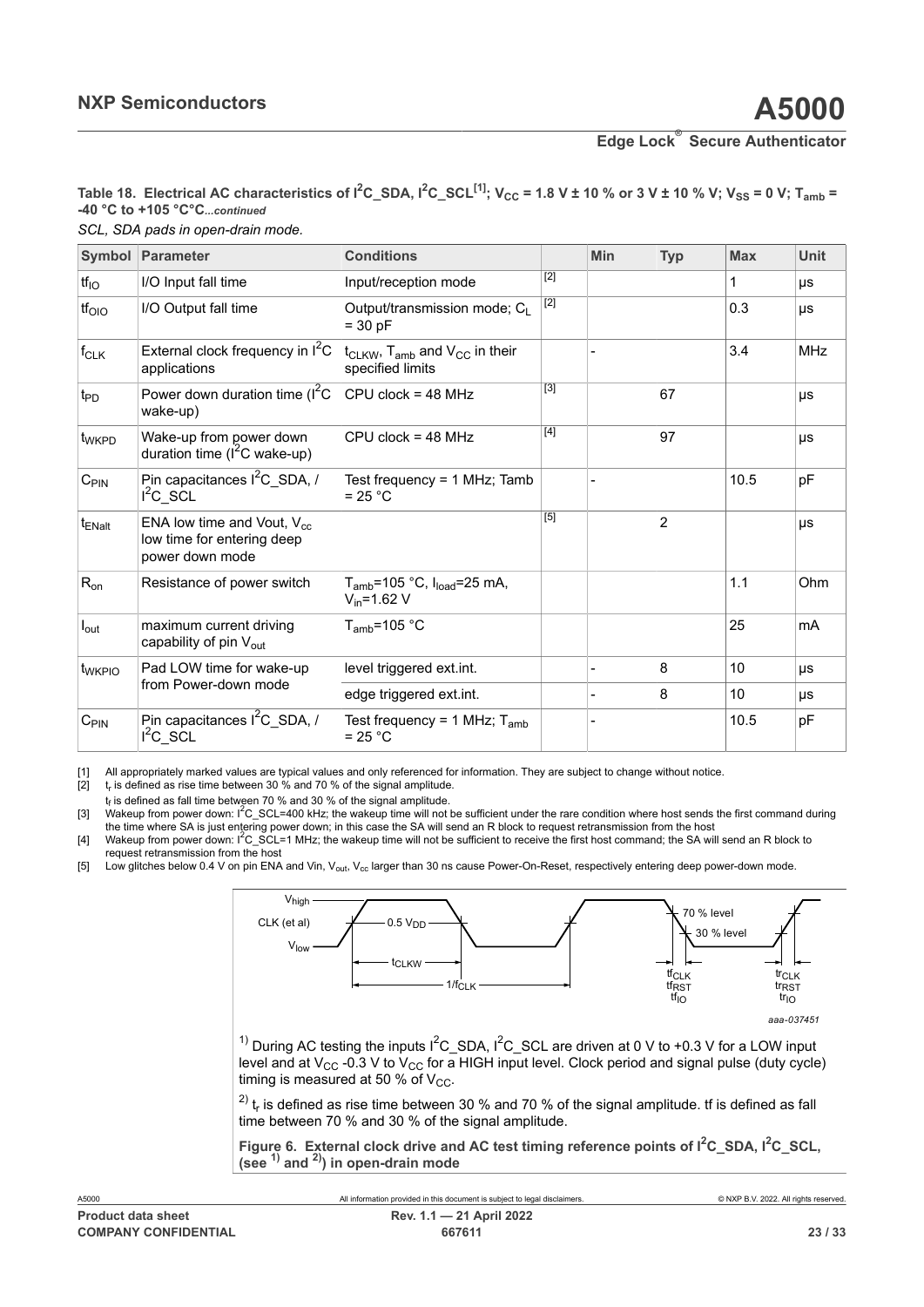# <span id="page-23-1"></span><span id="page-23-0"></span>**15.4 I <sup>2</sup>C Bus Timings**

<span id="page-23-4"></span>Parameters defined in this chapter replace the parameter definitions of  $I^2C$  bus, for specification see [4].

<span id="page-23-2"></span>

<span id="page-23-3"></span>**Figure 7. I2C Bus Timings**

### **Table 19. I <sup>2</sup>C Bus Timing Specification**

| Symbol                       | <b>Parameter</b>                            | <b>Condition</b> | Min | <b>Max</b> | Unit |
|------------------------------|---------------------------------------------|------------------|-----|------------|------|
| <sup>I</sup> HDf:DAT50       | I data hold time<br>50% SCL - 50% SDA level | Fast mode        |     |            | ns   |
| $ t_{\sf HDr; DAT50}^{[2]} $ | data hold time<br>50% SCL - 50% SDA level   | Fast mode        | 24  |            | ns   |

[1] t<sub>HDf;DAT50</sub>, as defined in <u>[Figure 7,](#page-23-2)</u> replaces parameter t<sub>HD;DAT</sub> defined in [<u>4</u>] [2] t<sub>HDr;DAT50</sub>, as defined in <u>Figure 7</u>, replaces parameter t<sub>HD;DAT</sub> defined in <u>[4]</u>

# **15.5 EMC/EMI**

<span id="page-23-5"></span>EMC and EMI resistance according to IEC 61967-4.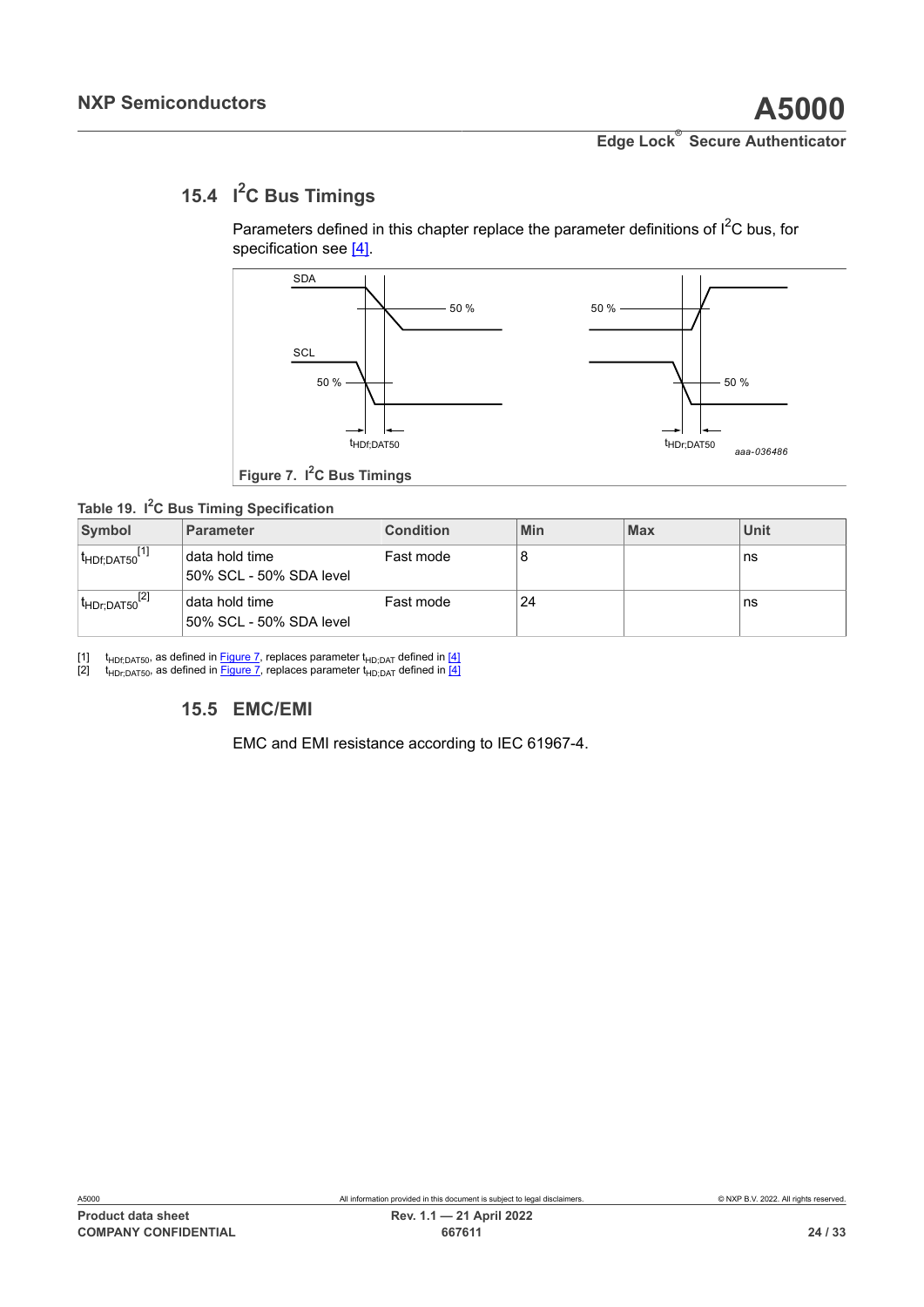# <span id="page-24-1"></span>**16 Abbreviations**

<span id="page-24-0"></span>

| Table 20. Abbreviations |                                                       |
|-------------------------|-------------------------------------------------------|
| <b>Acronym</b>          | <b>Description</b>                                    |
| <b>AES</b>              | <b>Advanced Encryption Standard</b>                   |
| APDU                    | Application Protocol Data Unit                        |
| CC                      | Common Criteria                                       |
| <b>CMAC</b>             | Cipher-based MAC                                      |
| <b>CRC</b>              | <b>Cyclic Redundancy Check</b>                        |
| CRI                     | Cryptography Research Incorporated                    |
| <b>DES</b>              | <b>Digital Encryption Standard</b>                    |
| <b>DPA</b>              | <b>Differential Power Analysis</b>                    |
| <b>DSS</b>              | Digital Signature Standard                            |
| EAL                     | <b>Evaluation Assurance Level</b>                     |
| ECC                     | Elliptic Curve Cryptography                           |
| <b>EMC</b>              | Electromagnetic compatibility                         |
| <b>EMI</b>              | <b>Electro Magnetic Immunity</b>                      |
| <b>FM</b>               | Fast-Mode                                             |
| GP                      | <b>Global Platform</b>                                |
| <b>GPIO</b>             | General-purpose input/output                          |
| HS                      | High-Speed-Mode                                       |
| <b>HKDF</b>             | HMAC-based Extract-and-Expand Key Derivation Function |
| <b>HMAC</b>             | Keyed-Hash Message Authentication Code                |
| HW                      | Hardware                                              |
| IC                      | <b>Integrated Circuit</b>                             |
| $I^2C$                  | Inter-Integrated Circuit                              |
| I/O                     | Input/Output                                          |
| IoT                     | Internet of Things                                    |
| <b>JCOP</b>             | Java Card Open Platform                               |
| <b>MAC</b>              | Message Authentication Code                           |
| <b>MCU</b>              | Microcontroller unit                                  |
| <b>MPU</b>              | Microprocessor                                        |
| MW                      | Middleware                                            |
| <b>OS</b>               | <b>Operating System</b>                               |
| <b>NIST</b>             | National Institute for Standards and Technology       |
| <b>PCB</b>              | <b>Printed Circuit Board</b>                          |
| PKI                     | Public Key Infrastructure                             |
| <b>PRF</b>              | Pseudo Random Function                                |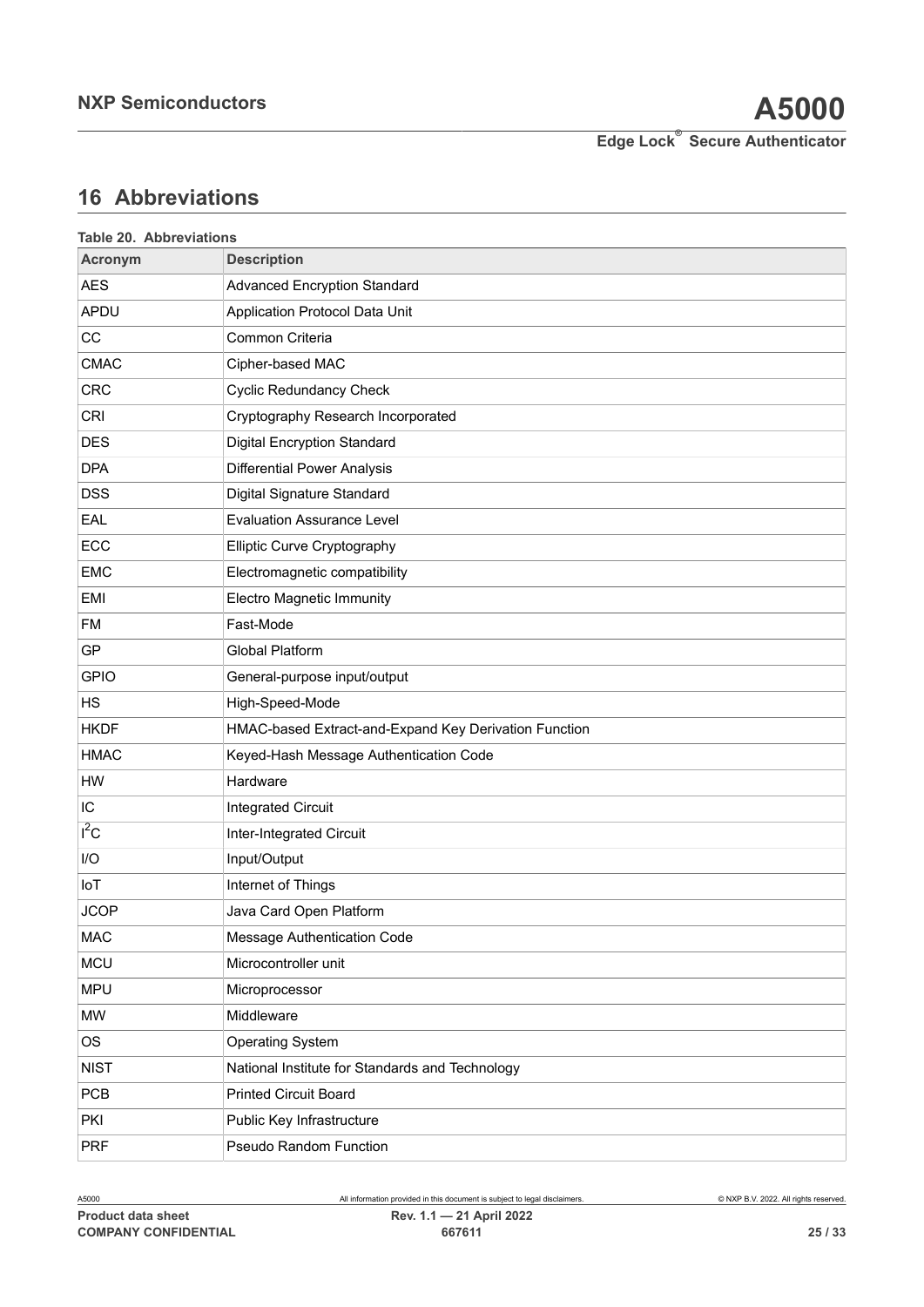| Table 20. Abbreviationscontinued |                                 |
|----------------------------------|---------------------------------|
| Acronym                          | <b>Description</b>              |
| <b>RAM</b>                       | Random Access Memory            |
| <b>RST</b>                       | Reset                           |
| SA                               | Secure Authenticator            |
| SAM                              | Secure Access Module            |
| <b>SCL</b>                       | Serial clock                    |
| <b>SDA</b>                       | Serial data                     |
| <b>SPA</b>                       | Simple Power Analysis           |
| <b>SFI</b>                       | Single Fault Injection          |
| <b>SHA</b>                       | Secure Hash Algorithm           |
| SW                               | Software                        |
| <b>TLS</b>                       | <b>Transport Layer Security</b> |
| <b>VCC</b>                       | Supply Voltage Input            |
| VIN                              | Voltage Input                   |
| <b>VOUT</b>                      | <b>Voltage Output</b>           |
| VSS                              | Ground                          |

**Table 20. Abbreviations***...continued*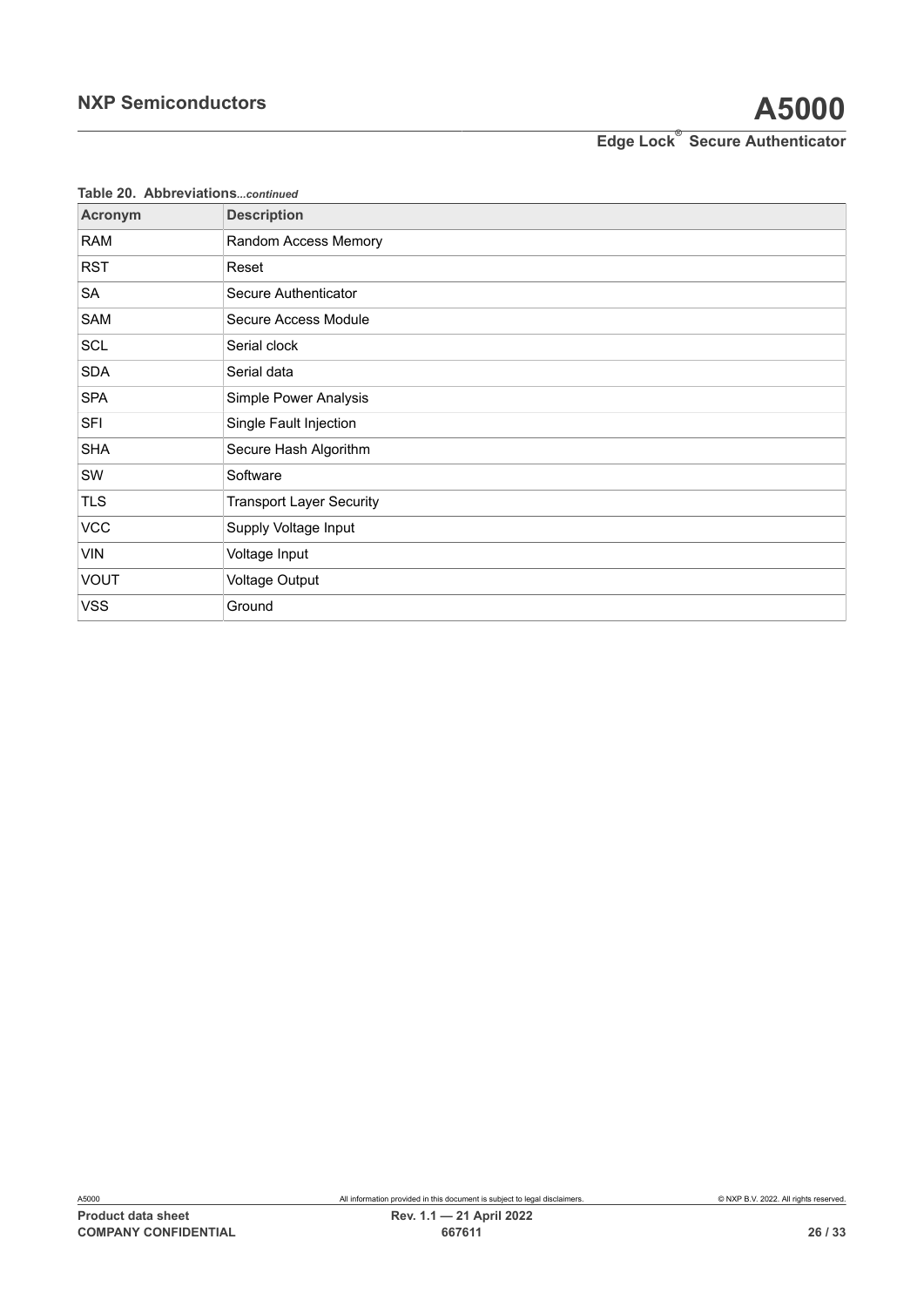# <span id="page-26-5"></span>**17 References**

- <span id="page-26-0"></span>[1] NXP SE05x T=1 Over I<sup>2</sup>C Specification User Manual, Document Number 11225. Available on [NXP website](https://www.nxp.com/docs/en/user-guide/UM11225.pdf)
- <span id="page-26-4"></span>[2] SOT1969-1; HX2QFN20; Reel packing and package data sheet. Available on [NXP](https://www.nxp.com/docs/en/package-information/SOT1969-1.pdf) [website.](https://www.nxp.com/docs/en/package-information/SOT1969-1.pdf)
- <span id="page-26-2"></span>[3] A5000 Authentication Applet APDU Specification, document number AN13157. **Note** This document will be released at product launch.
- <span id="page-26-1"></span>[4] APDU Transport over SPI/I2C v1.0 | GPC\_SPE\_172. Available [here](https://globalplatform.org/specs-library/apdu-transport-over-spi-i2c-v1-0-gpc_spe_172/).
- <span id="page-26-3"></span>[5] Plug & Trust MW Documentation, AN 13030. Available on [NXP website.](https://www.nxp.com/webapp/Download?colCode=AN13030-PLUG-TRUST-MW-DOCUMENTATION&location=null)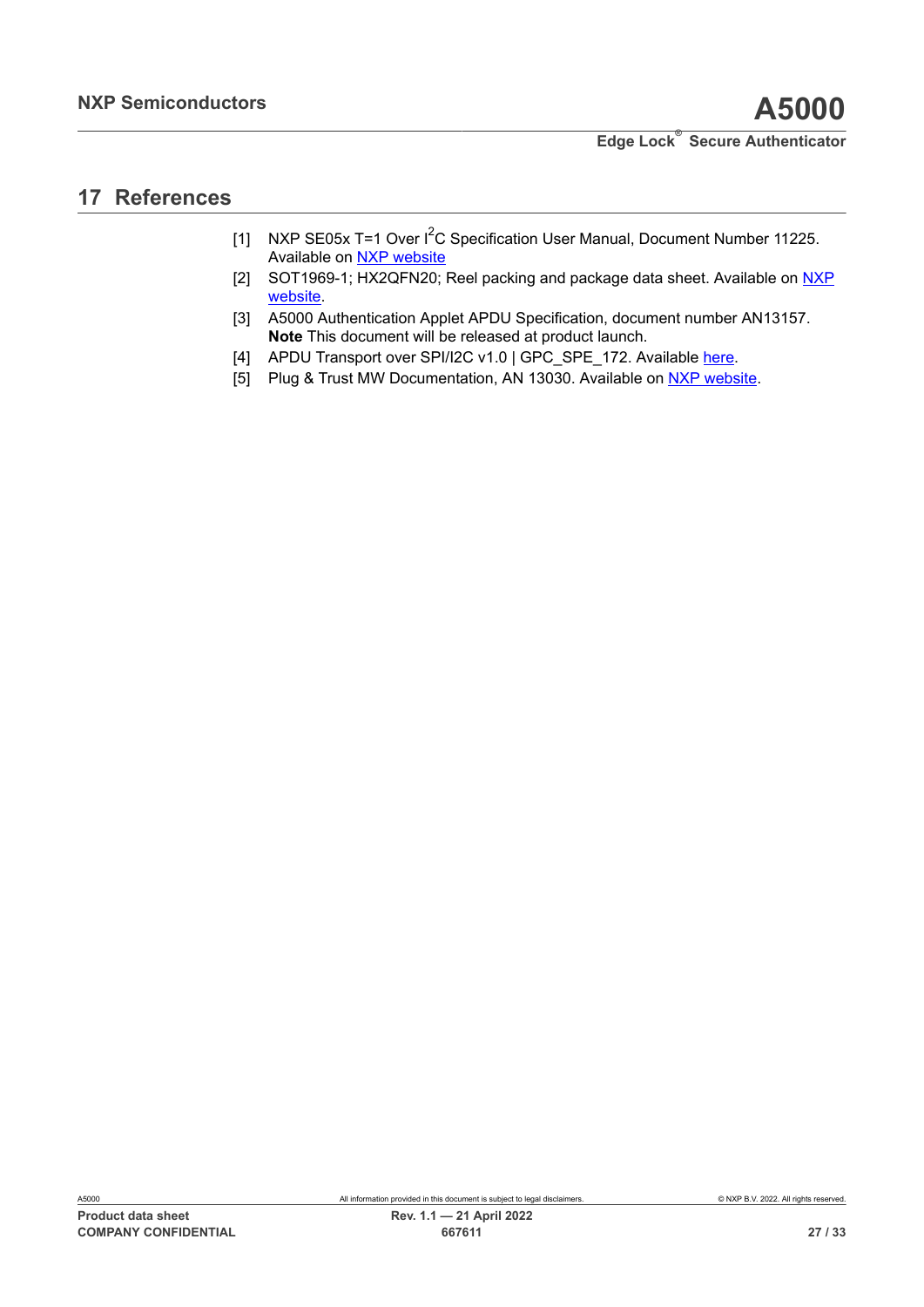# <span id="page-27-1"></span>**18 Revision history**

<span id="page-27-0"></span>

| 1000000101110001 |                      |                    |               |                   |
|------------------|----------------------|--------------------|---------------|-------------------|
| Document ID      | Release date         | Data sheet status  | Change notice | <b>Supersedes</b> |
| 667611           | 20220421             | Product data sheet |               | 667610            |
| Modifications    | • Added Section 4.4. |                    |               |                   |
| 667610           | 20211029             | Product data sheet |               |                   |
| Modifications    | Initial version      |                    |               |                   |

### **Table 21. Revision history**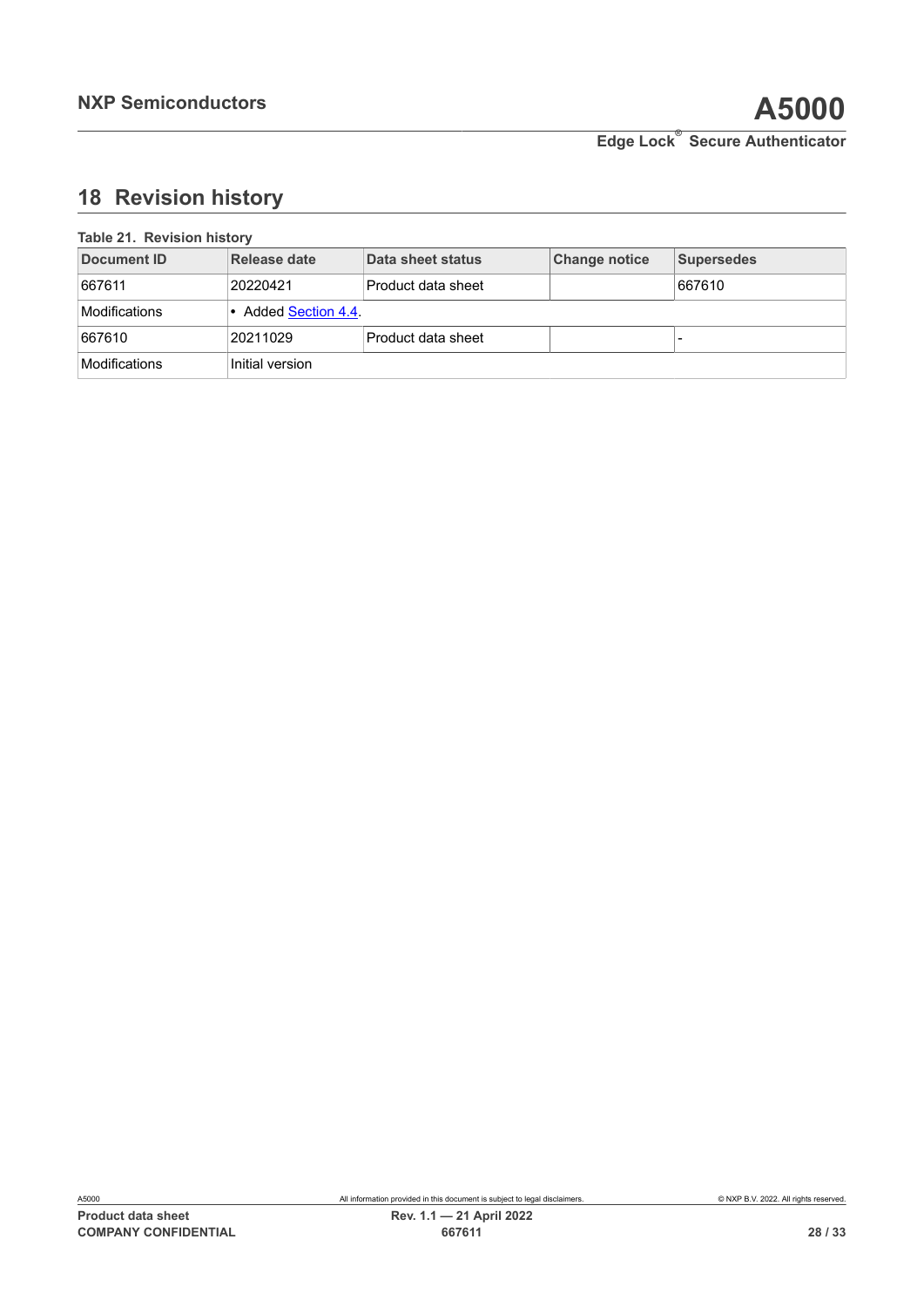# <span id="page-28-0"></span>**19 Legal information**

## **19.1 Data sheet status**

| Document status <sup>[1][2]</sup> | Product status <sup>[3]</sup> | <b>Definition</b>                                                                        |
|-----------------------------------|-------------------------------|------------------------------------------------------------------------------------------|
| Objective [short] data sheet      | Development                   | This document contains data from the objective specification for product<br>development. |
| Preliminary [short] data sheet    | Qualification                 | This document contains data from the preliminary specification.                          |
| Product [short] data sheet        | Production                    | This document contains the product specification.                                        |

[1] Please consult the most recently issued document before initiating or completing a design.<br>[2] The term 'short data sheet' is explained in section "Definitions".

[2] The term 'short data sheet' is explained in section "Definitions".<br>[2] The term 'short data sheet' is explained in section "Definitions".

[3] The product status of device(s) described in this document may have changed since this document was published and may differ in case of multiple devices. The latest product status information is available on the Internet at URL http://www.nxp.com.

# **19.2 Definitions**

**Draft** — A draft status on a document indicates that the content is still under internal review and subject to formal approval, which may result in modifications or additions. NXP Semiconductors does not give any representations or warranties as to the accuracy or completeness of information included in a draft version of a document and shall have no liability for the consequences of use of such information.

**Short data sheet** — A short data sheet is an extract from a full data sheet with the same product type number(s) and title. A short data sheet is intended for quick reference only and should not be relied upon to contain detailed and full information. For detailed and full information see the relevant full data sheet, which is available on request via the local NXP Semiconductors sales office. In case of any inconsistency or conflict with the short data sheet, the full data sheet shall prevail.

**Product specification** — The information and data provided in a Product data sheet shall define the specification of the product as agreed between NXP Semiconductors and its customer, unless NXP Semiconductors and customer have explicitly agreed otherwise in writing. In no event however, shall an agreement be valid in which the NXP Semiconductors product is deemed to offer functions and qualities beyond those described in the Product data sheet.

# **19.3 Disclaimers**

**Limited warranty and liability** — Information in this document is believed to be accurate and reliable. However, NXP Semiconductors does not give any representations or warranties, expressed or implied, as to the accuracy or completeness of such information and shall have no liability for the consequences of use of such information. NXP Semiconductors takes no responsibility for the content in this document if provided by an information source outside of NXP Semiconductors.

In no event shall NXP Semiconductors be liable for any indirect, incidental, punitive, special or consequential damages (including - without limitation lost profits, lost savings, business interruption, costs related to the removal or replacement of any products or rework charges) whether or not such damages are based on tort (including negligence), warranty, breach of contract or any other legal theory.

Notwithstanding any damages that customer might incur for any reason whatsoever, NXP Semiconductors' aggregate and cumulative liability towards customer for the products described herein shall be limited in accordance with the Terms and conditions of commercial sale of NXP Semiconductors.

**Right to make changes** — NXP Semiconductors reserves the right to make changes to information published in this document, including without limitation specifications and product descriptions, at any time and without notice. This document supersedes and replaces all information supplied prior to the publication hereof.

**Suitability for use** — NXP Semiconductors products are not designed, authorized or warranted to be suitable for use in life support, life-critical or safety-critical systems or equipment, nor in applications where failure or malfunction of an NXP Semiconductors product can reasonably be expected to result in personal injury, death or severe property or environmental damage. NXP Semiconductors and its suppliers accept no liability for inclusion and/or use of NXP Semiconductors products in such equipment or applications and therefore such inclusion and/or use is at the customer's own risk.

**Applications** — Applications that are described herein for any of these products are for illustrative purposes only. NXP Semiconductors makes no representation or warranty that such applications will be suitable for the specified use without further testing or modification.

Customers are responsible for the design and operation of their applications and products using NXP Semiconductors products, and NXP Semiconductors accepts no liability for any assistance with applications or customer product design. It is customer's sole responsibility to determine whether the NXP Semiconductors product is suitable and fit for the customer's applications and products planned, as well as for the planned application and use of customer's third party customer(s). Customers should provide appropriate design and operating safeguards to minimize the risks associated with their applications and products.

NXP Semiconductors does not accept any liability related to any default, damage, costs or problem which is based on any weakness or default in the customer's applications or products, or the application or use by customer's third party customer(s). Customer is responsible for doing all necessary testing for the customer's applications and products using NXP Semiconductors products in order to avoid a default of the applications and the products or of the application or use by customer's third party customer(s). NXP does not accept any liability in this respect.

**Limiting values** — Stress above one or more limiting values (as defined in the Absolute Maximum Ratings System of IEC 60134) will cause permanent damage to the device. Limiting values are stress ratings only and (proper) operation of the device at these or any other conditions above those given in the Recommended operating conditions section (if present) or the Characteristics sections of this document is not warranted. Constant or repeated exposure to limiting values will permanently and irreversibly affect the quality and reliability of the device.

**Terms and conditions of commercial sale** — NXP Semiconductors products are sold subject to the general terms and conditions of commercial sale, as published at http://www.nxp.com/profile/terms, unless otherwise agreed in a valid written individual agreement. In case an individual agreement is concluded only the terms and conditions of the respective agreement shall apply. NXP Semiconductors hereby expressly objects to applying the customer's general terms and conditions with regard to the purchase of NXP Semiconductors products by customer.

**No offer to sell or license** — Nothing in this document may be interpreted or construed as an offer to sell products that is open for acceptance or the grant, conveyance or implication of any license under any copyrights, patents or other industrial or intellectual property rights.

A5000 All information provided in this document is subject to legal disclaimers. © NXP B.V. 2022. All rights reserved.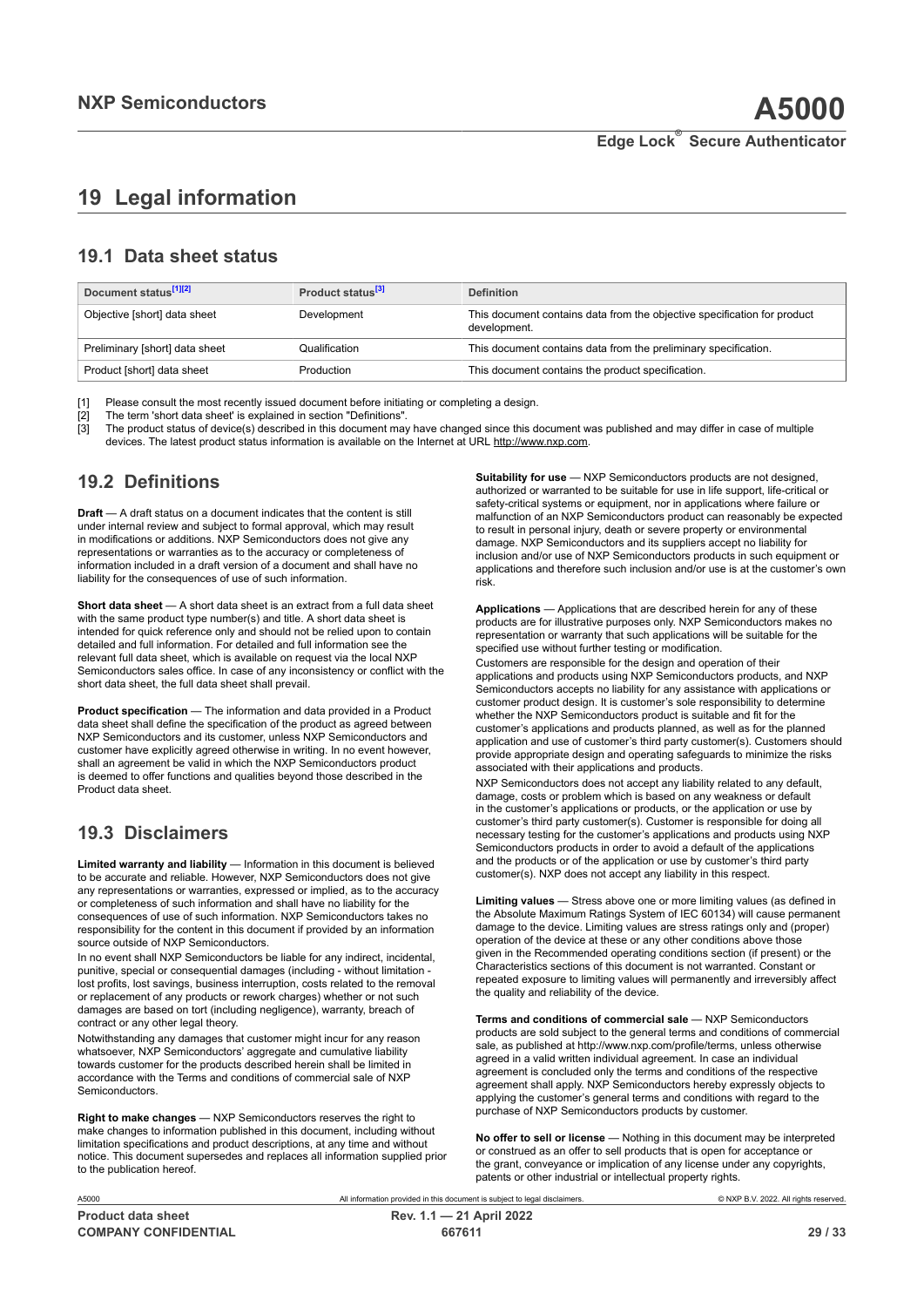**Quick reference data** — The Quick reference data is an extract of the product data given in the Limiting values and Characteristics sections of this document, and as such is not complete, exhaustive or legally binding.

**Export control** — This document as well as the item(s) described herein may be subject to export control regulations. Export might require a prior authorization from competent authorities.

**Suitability for use in non-automotive qualified products** — Unless this data sheet expressly states that this specific NXP Semiconductors product is automotive qualified, the product is not suitable for automotive use. It is neither qualified nor tested in accordance with automotive testing or application requirements. NXP Semiconductors accepts no liability for inclusion and/or use of non-automotive qualified products in automotive equipment or applications.

In the event that customer uses the product for design-in and use in automotive applications to automotive specifications and standards, customer (a) shall use the product without NXP Semiconductors' warranty of the product for such automotive applications, use and specifications, and (b) whenever customer uses the product for automotive applications beyond NXP Semiconductors' specifications such use shall be solely at customer's own risk, and (c) customer fully indemnifies NXP Semiconductors for any liability, damages or failed product claims resulting from customer design and use of the product for automotive applications beyond NXP Semiconductors' standard warranty and NXP Semiconductors' product specifications.

**Translations** — A non-English (translated) version of a document is for reference only. The English version shall prevail in case of any discrepancy between the translated and English versions.

**Security** — Customer understands that all NXP products may be subject to unidentified vulnerabilities or may support established security standards or specifications with known limitations. Customer is responsible for the design and operation of its applications and products throughout their lifecycles to reduce the effect of these vulnerabilities on customer's applications and products. Customer's responsibility also extends to other open and/or proprietary technologies supported by NXP products for use in customer's applications. NXP accepts no liability for any vulnerability. Customer should regularly check security updates from NXP and follow up appropriately. Customer shall select products with security features that best meet rules, regulations, and standards of the intended application and make the ultimate design decisions regarding its products and is solely responsible for compliance with all legal, regulatory, and security related requirements concerning its products, regardless of any information or support that may be provided by NXP.

NXP has a Product Security Incident Response Team (PSIRT) (reachable at [PSIRT@nxp.com](mailto:PSIRT@nxp.com)) that manages the investigation, reporting, and solution release to security vulnerabilities of NXP products.

## **19.4 Licenses**

**ICs with DPA Countermeasures functionality**



NXP ICs containing functionality implementing countermeasures to Differential Power Analysis and Simple Power Analysis are produced and sold under applicable license from Cryptography Research, Inc.

## **19.5 Trademarks**

Notice: All referenced brands, product names, service names, and trademarks are the property of their respective owners.

**NXP** — wordmark and logo are trademarks of NXP B.V.

**EdgeLock** — is a trademark of NXP B.V.

**I2C-bus** — logo is a trademark of NXP B.V. **JCOP** — is a trademark of NXP B.V.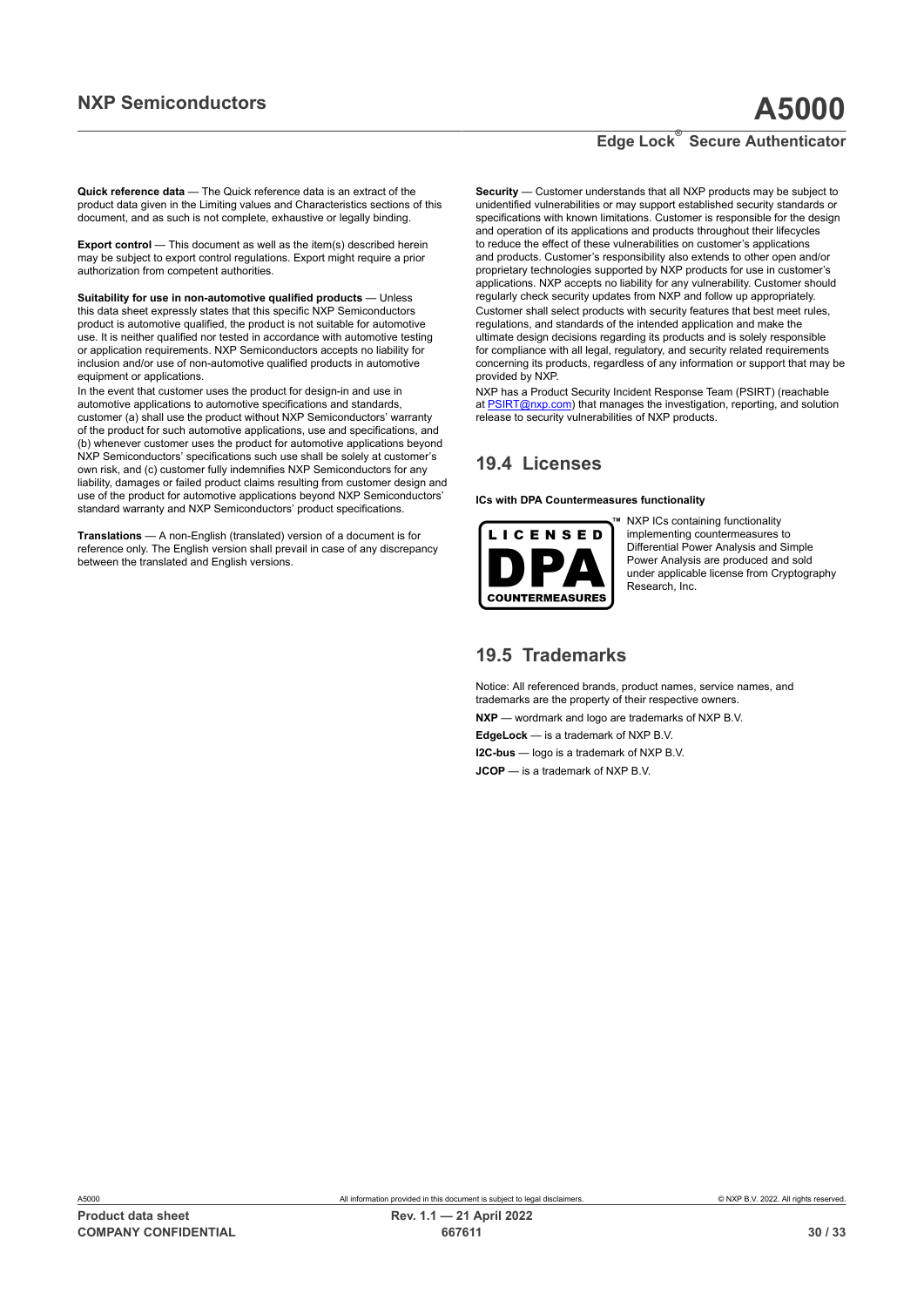# **Tables**

| Tab. 1.  |                                     |  |
|----------|-------------------------------------|--|
| Tab. 2.  |                                     |  |
| Tab. 3.  |                                     |  |
| Tab. 4.  |                                     |  |
| Tab. 5.  |                                     |  |
| Tab. 6.  |                                     |  |
| Tab. 7.  |                                     |  |
| Tab. 8.  |                                     |  |
| Tab. 9.  | Pin description HX2QFN20  13        |  |
| Tab. 10. |                                     |  |
| Tab. 11. |                                     |  |
| Tab. 12. |                                     |  |
| Tab. 13. | Recommended operating conditions 20 |  |
| Tab. 14. |                                     |  |
|          |                                     |  |

| Tab. 15. | Electrical DC characteristics of I2C pads      |    |
|----------|------------------------------------------------|----|
|          | SDA, SCL. Conditions: Vcc, VIN = 1.62 V        |    |
|          | to 3.6 V; VSS = 0 V; Tamb = -40 °C to +        |    |
|          | 105 °C, unless otherwise specified* 21         |    |
| Tab. 16. | Electrical characteristics of IC supply        |    |
|          | voltage VCC; VSS = $0$ V; Tamb = -40 °C to     |    |
|          |                                                | 22 |
| Tab. 17. | Non-volatile memory timing characteristics  22 |    |
| Tab. 18. | Electrical AC characteristics of I2C SDA,      |    |
|          | I2C SCL; VCC = 1.8 V $\pm$ 10 % or 3 V $\pm$   |    |
|          | 10 % V; VSS = 0 V; Tamb = -40 °C to +105       |    |
|          |                                                |    |
| Tab. 19. |                                                |    |
| Tab. 20. |                                                |    |
| Tab. 21. |                                                |    |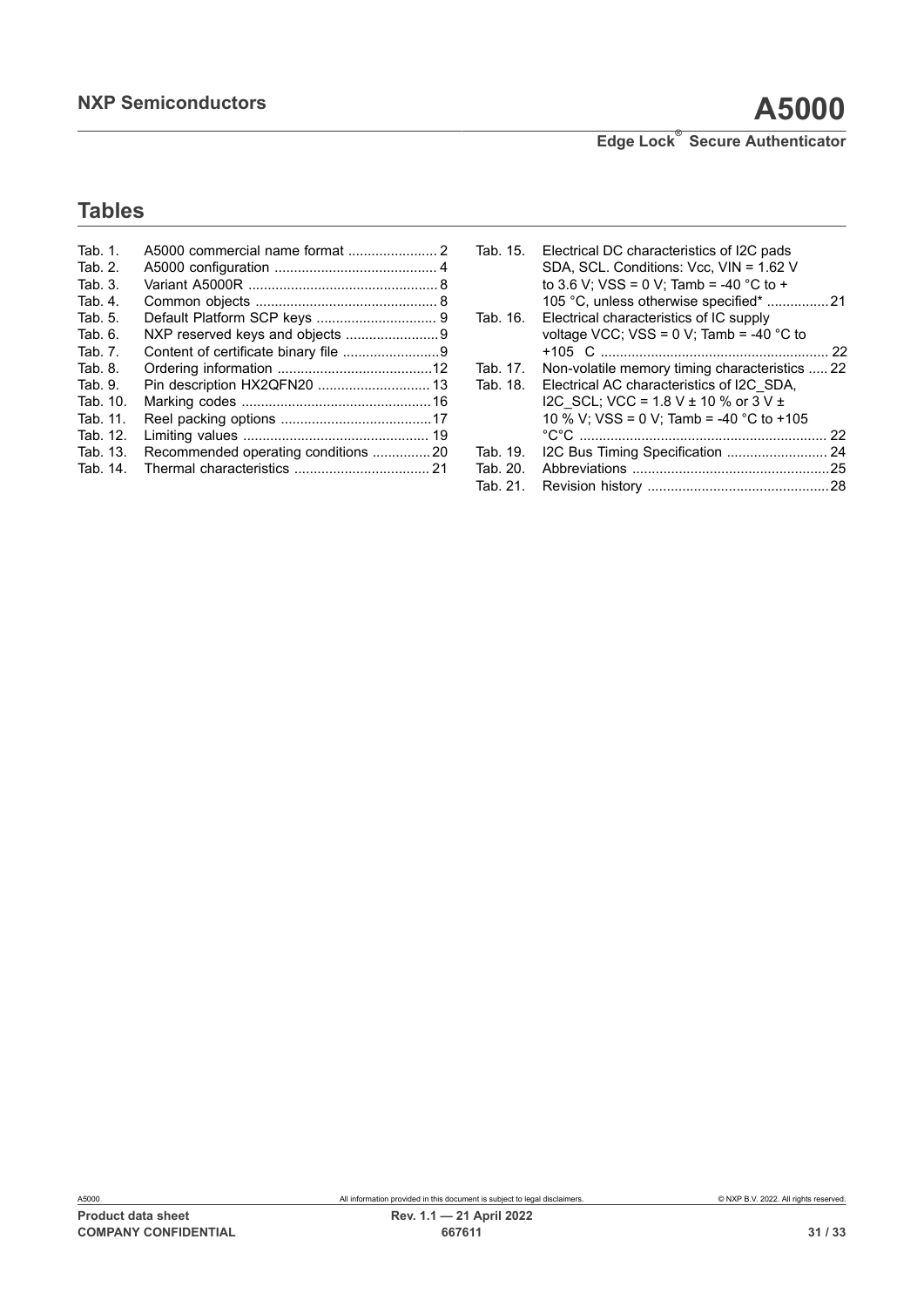# **Figures**

| Fig. 1. |                                         |  |
|---------|-----------------------------------------|--|
| Fig. 2. | A5000 functional diagram - example Open |  |
|         |                                         |  |
| Fig. 3. |                                         |  |
| Fig. 4. | Pin configuration for HX2QFN20          |  |
|         |                                         |  |

| Fig. 5. | Characteristic supply voltage operating |  |
|---------|-----------------------------------------|--|
|         |                                         |  |
| Fig. 6. | External clock drive and AC test timing |  |
|         | reference points of I2C SDA, I2C SCL,   |  |
|         |                                         |  |
| Fig. 7. |                                         |  |